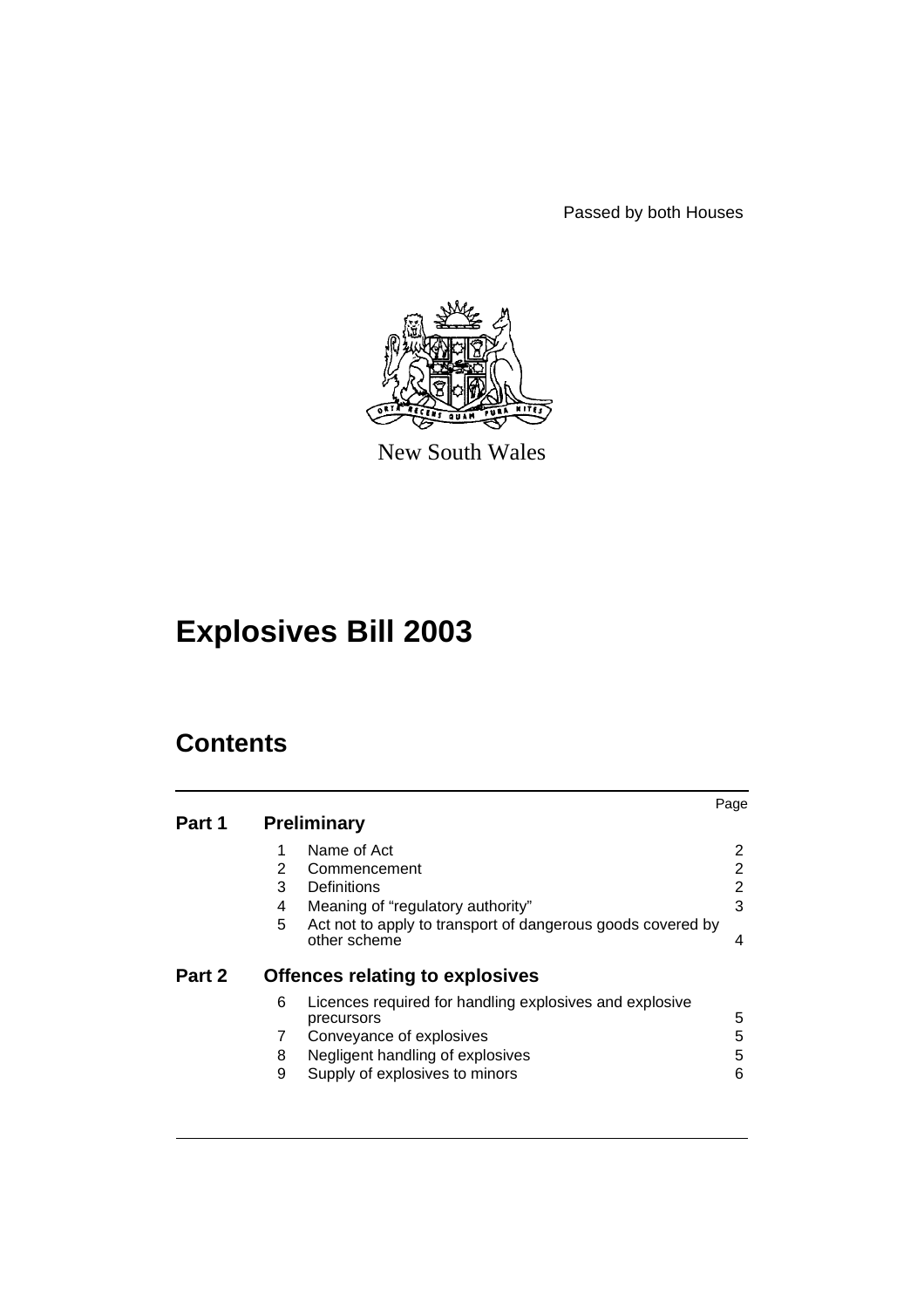Explosives Bill 2003

|                   |    |                                                                                          | Page            |
|-------------------|----|------------------------------------------------------------------------------------------|-----------------|
| Part 3            |    | <b>Explosives licences</b>                                                               |                 |
|                   | 10 | Licences may be granted under this Act                                                   | 7               |
|                   | 11 | Grant of licence                                                                         | $\overline{7}$  |
|                   | 12 | Application to licences of Licensing and Registration (Uniform<br>Procedures) Act 2002   | 7               |
|                   | 13 | Commissioner of Police to report on licences                                             | $\overline{7}$  |
|                   | 14 | <b>Conditions of licences</b>                                                            | 8               |
|                   | 15 | Offence to contravene conditions of licence                                              | 9               |
|                   | 16 | Duration of licence                                                                      | 9               |
|                   | 17 | Fees for licences                                                                        | 9               |
|                   | 18 | Offences relating to licences                                                            | 9               |
|                   | 19 | Regulations relating to licences                                                         | 10              |
|                   | 20 | Suspension of licences                                                                   | 10              |
|                   | 21 | <b>Cancellation of licences</b>                                                          | 11              |
|                   | 22 | Special provision-suspension or cancellation of licences<br>where suspicions of violence | 11              |
|                   | 23 | Suspended and cancelled licences                                                         | 12              |
|                   | 24 | Review of decisions by Administrative Decisions Tribunal                                 | 12 <sup>2</sup> |
| Part 4            |    | <b>Administration</b>                                                                    |                 |
|                   | 25 | Appointment of inspectors                                                                | 14              |
|                   | 26 | Identification                                                                           | 14              |
|                   | 27 | Extension of certain provisions of Occupational Health and                               |                 |
|                   |    | Safety Act 2000 relating to inspectors and the enforcement                               |                 |
|                   |    | of this Act                                                                              | 14              |
|                   | 28 | Offence of obstructing or intimidating inspectors                                        | 15              |
| Part 5            |    | <b>Miscellaneous</b>                                                                     |                 |
|                   | 29 | Act to bind Crown                                                                        | 16              |
|                   | 30 | Fees to be paid into WorkCover Authority Fund                                            | 16              |
|                   | 31 | Regulations relating to dangerous goods                                                  | 16              |
|                   | 32 | Proceedings for offences                                                                 | 16              |
|                   | 33 | Offences by corporations                                                                 | 17              |
|                   | 34 | Penalty notices                                                                          | 17              |
|                   | 35 | Disclosure of information                                                                | 18              |
|                   | 36 | Regulations                                                                              | 19              |
|                   | 37 | Savings, transitional and other provisions                                               | 20              |
|                   | 38 | Review of Act                                                                            | 20              |
| <b>Schedule 1</b> |    | Savings, transitional and other provisions                                               | 21              |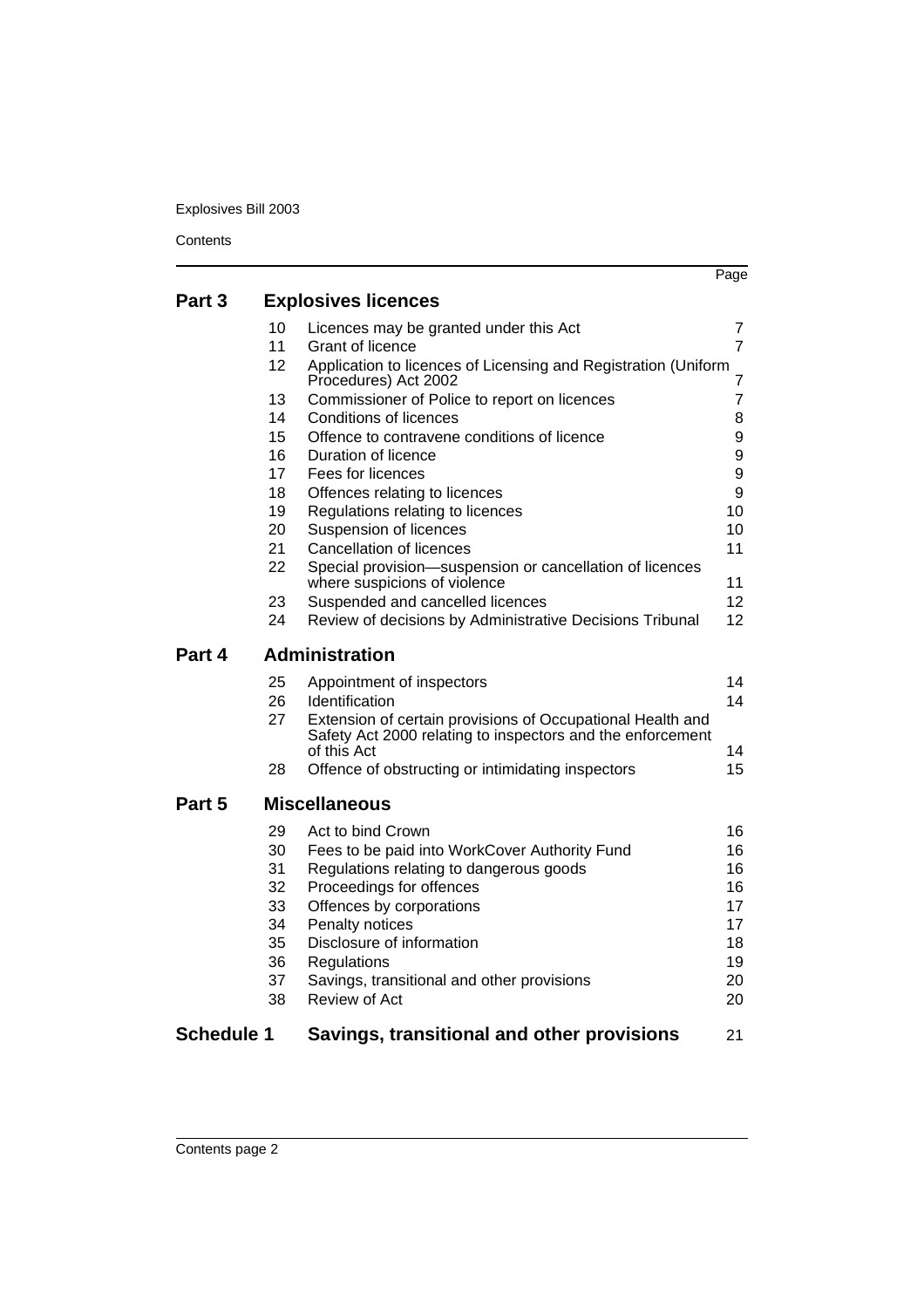*I certify that this PUBLIC BILL, which originated in the LEGISLATIVE ASSEMBLY, has finally passed the LEGISLATIVE COUNCIL and the LEGISLATIVE ASSEMBLY of NEW SOUTH WALES.*

> *Clerk of the Legislative Assembly. Legislative Assembly, Sydney, , 2003*



New South Wales

## **Explosives Bill 2003**

Act No , 2003

An Act to provide for the regulation and control of the handling of explosives and explosive precursors; to provide for the regulation of certain other dangerous goods; and for related purposes.

*I have examined this Bill, and find it to correspond in all respects with the Bill as finally passed by both Houses.*

*Chairman of Committees of the Legislative Assembly.*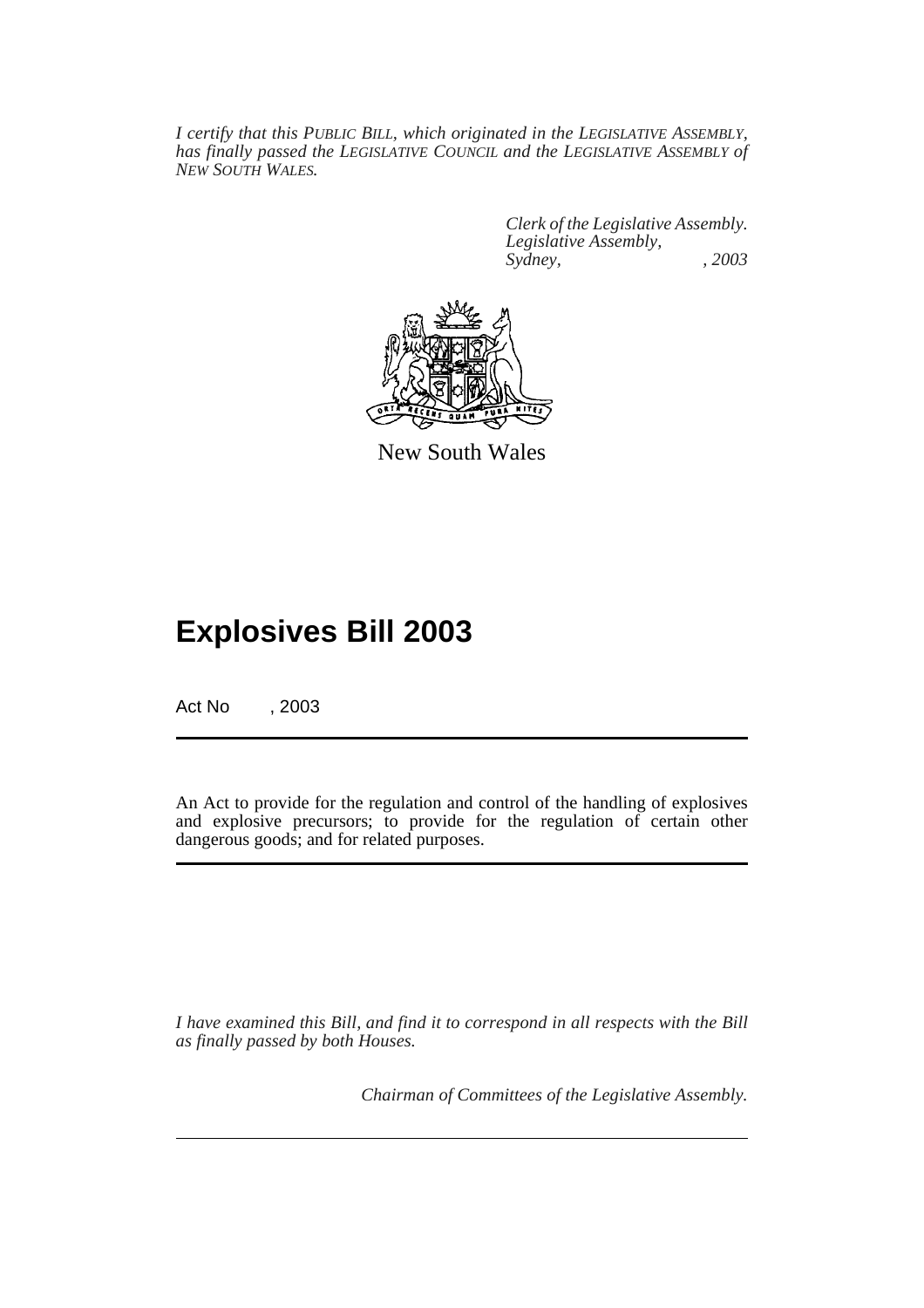Clause 1 Explosives Bill 2003 Part 1 Preliminary

**The Legislature of New South Wales enacts:**

### <span id="page-3-1"></span><span id="page-3-0"></span>**Part 1 Preliminary**

### **1 Name of Act**

This Act is the *Explosives Act 2003*.

### <span id="page-3-2"></span>**2 Commencement**

This Act commences on a day or days to be appointed by proclamation.

### <span id="page-3-3"></span>**3 Definitions**

(1) In this Act:

*container* includes any receptacle and any covering.

*convey* includes carry, load, unload, transfer, transmit, pump or discharge.

*exercise* a function includes perform a duty.

*explosive* means any article or substance prescribed by the regulations as an explosive for the purposes of this Act.

*explosive precursor* means any article or substance prescribed by the regulations as an explosive precursor for the purposes of this Act.

*function* includes power, duty and authority.

*handling* includes the activities of conveying, manufacturing, processing, possessing, using, preparing for use, treating, dispensing, storing, packing, selling, supplying, importing into the State from another country, rendering harmless, abandoning, destroying and disposing.

*inspector* means an inspector appointed under Part 4.

*licence* means a licence under this Act.

*manufacture*, in relation to any explosive, includes the blending together of any substances to make the explosive, the breaking up of the explosive and the re-making, altering or repairing of the explosive.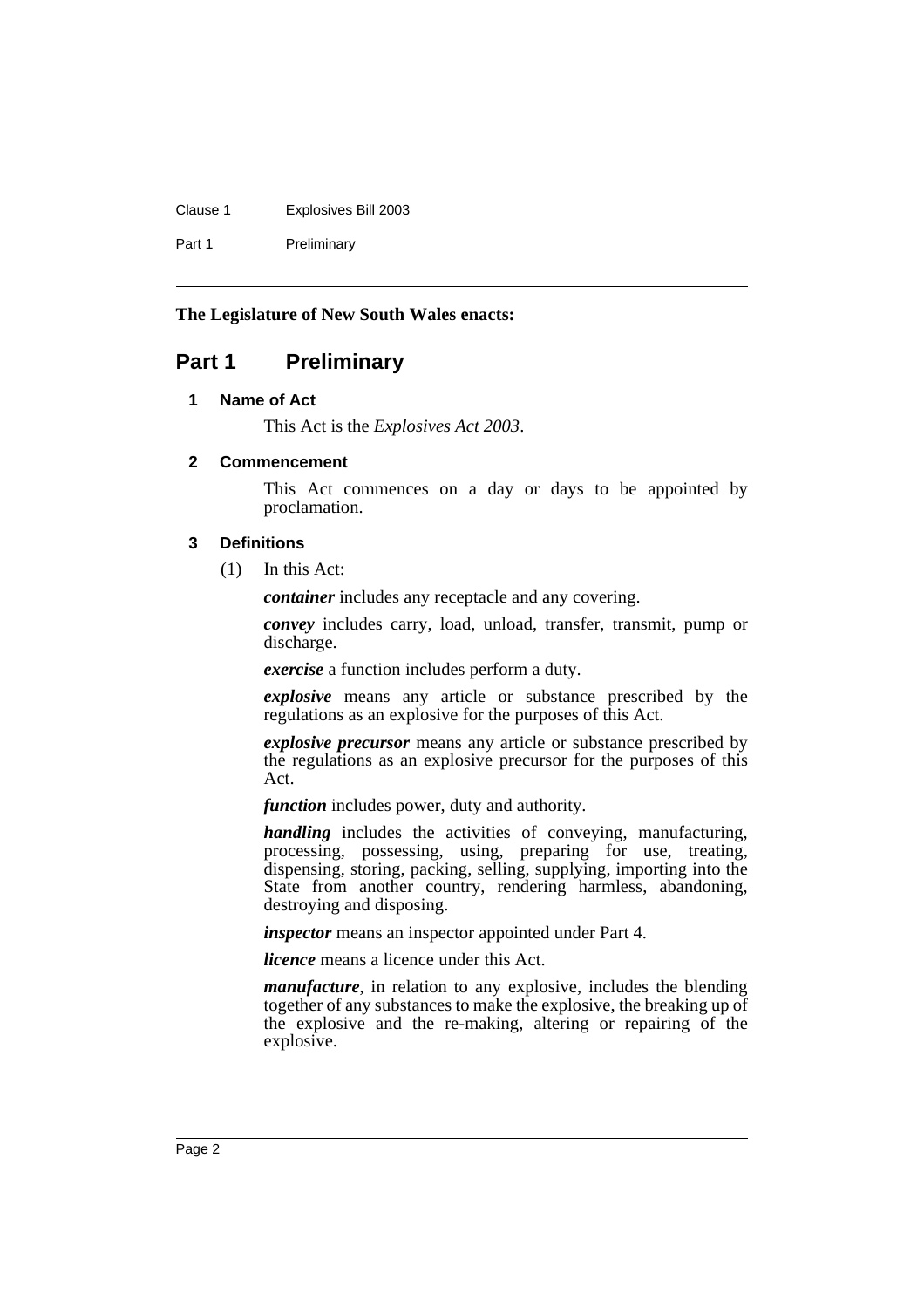Preliminary **Preliminary** Part 1

*premises* means any land, building or enclosed place, or part of land, building or enclosed place, or any portable structure.

*regulatory authority*—see section 4.

*sell* includes any of the following:

- (a) sell by tender,
- (b) barter or exchange,
- (c) consign or deliver for sale,
- (d) advertise for sale,
- (e) offer for sale,
- (f) have in possession for sale,
- (g) agree to sell,
- (h) sell or do any of the above:
	- (i) as an agent or broker, or
	- (ii) by an agent or broker,
- (i) cause a sale to take place or cause any of the above to be done.

In paragraphs (c)–(g), the expressions *sale* and *sell* are capable of having the extended meaning given by paragraph (a) or (b) or both.

*substance* means any natural or artificial substance, whether in solid or liquid form or in the form of a gas or vapour.

(2) Notes included in this Act do not form part of this Act.

### <span id="page-4-0"></span>**4 Meaning of "regulatory authority"**

- (1) The WorkCover Authority constituted under the *Workplace Injury Management and Workers Compensation Act 1998* is the regulatory authority for the purposes of this Act, except as provided by this section.
- (2) A public authority is the regulatory authority for a matter for which it is declared to be the regulatory authority by the regulations (subject to such conditions or limitations as are specified in the regulations).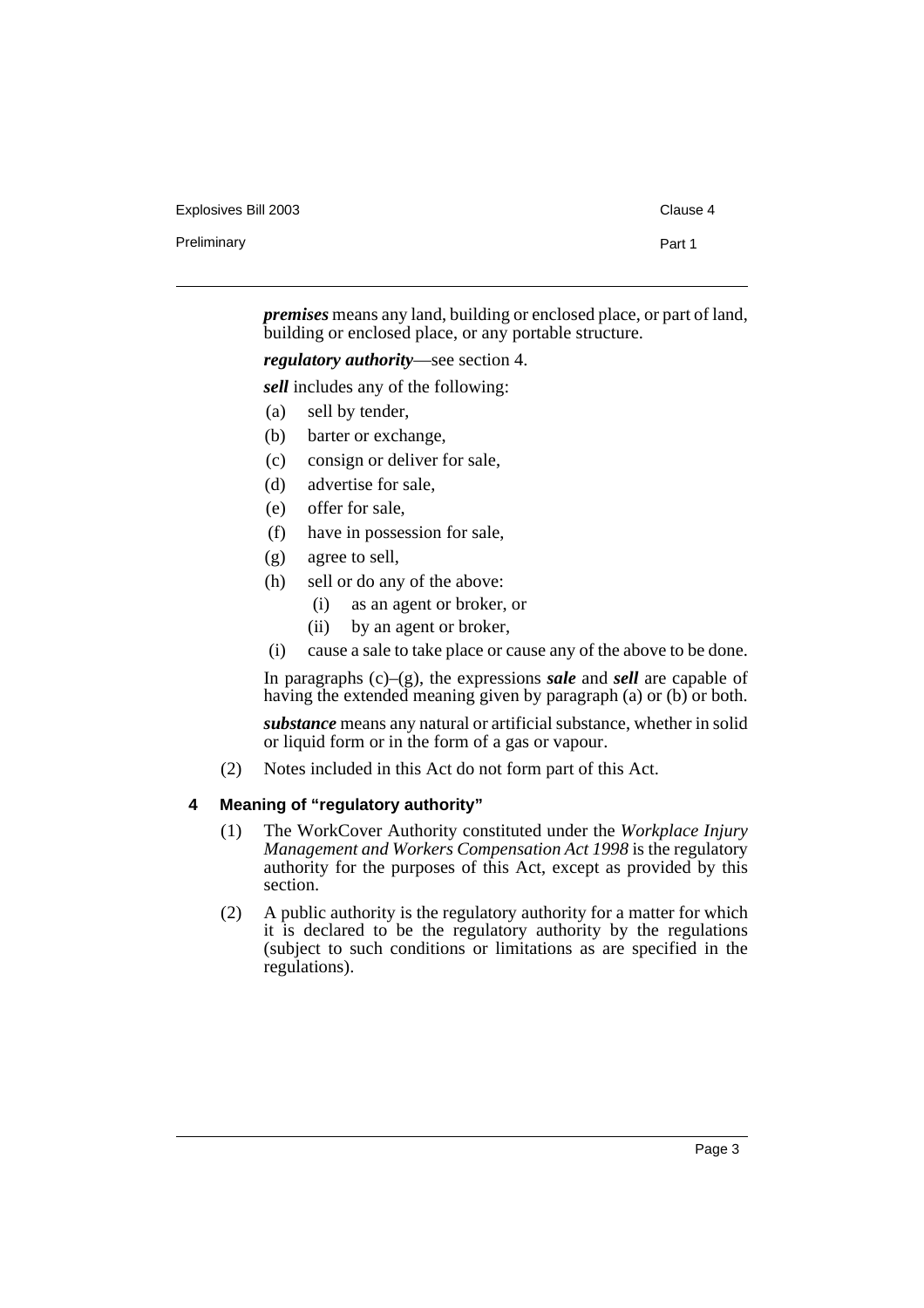### Clause 5 Explosives Bill 2003

Part 1 Preliminary

### <span id="page-5-0"></span>**5 Act not to apply to transport of dangerous goods covered by other scheme**

To the extent to which it is regulated by the *Road and Rail Transport (Dangerous Goods) Act 1997* or any regulations made under that Act, this Act does not apply to:

- (a) the transport of dangerous goods (within the meaning of that Act) by road or rail, or
- (b) any associated activity or matter.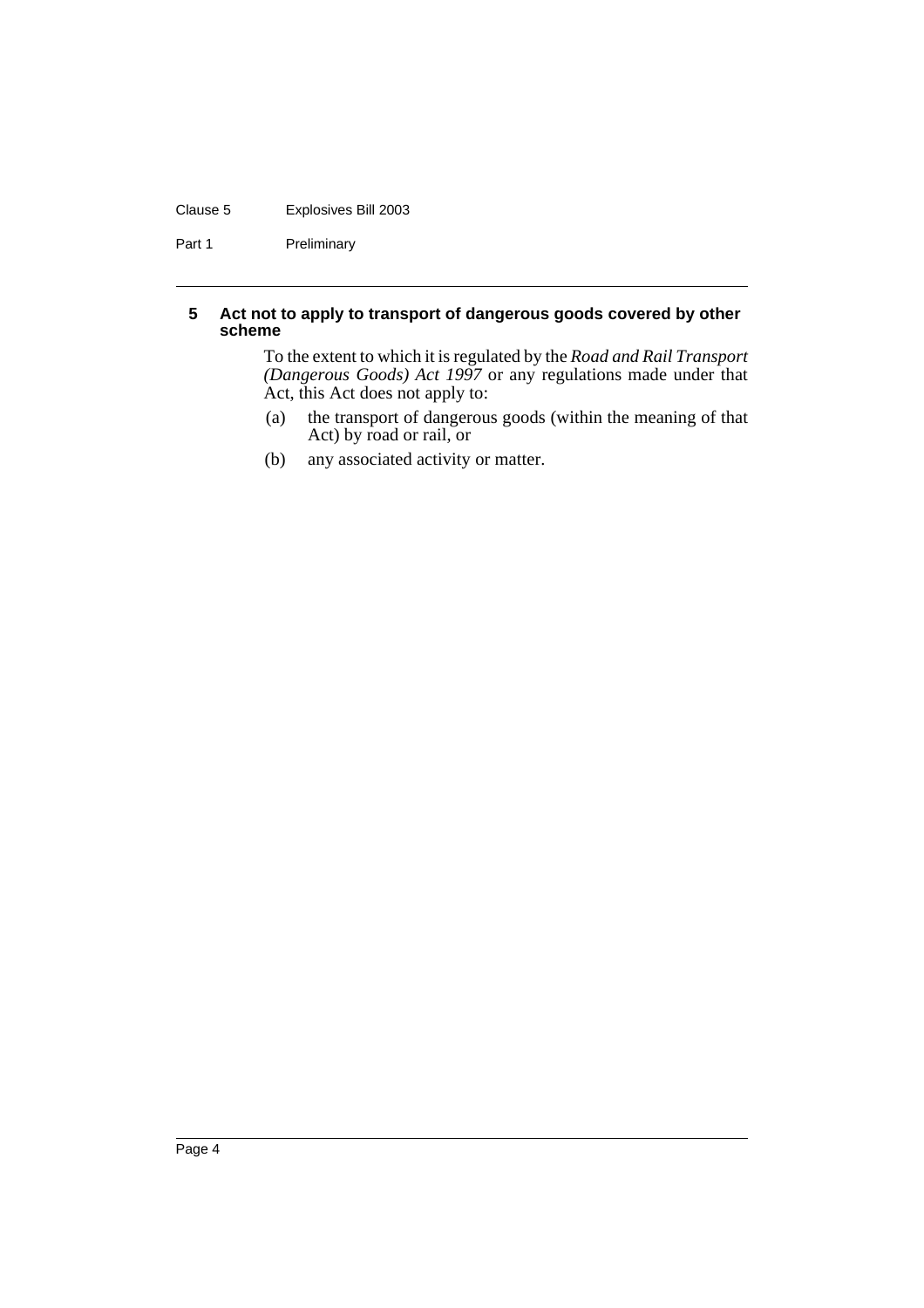| Explosives Bill 2003            | Clause 6 |
|---------------------------------|----------|
| Offences relating to explosives | Part 2   |
|                                 |          |

### <span id="page-6-1"></span><span id="page-6-0"></span>**Part 2 Offences relating to explosives**

### **6 Licences required for handling explosives and explosive precursors**

- (1) A person must not handle an explosive or explosive precursor if:
	- (a) the regulations require the handling to be authorised by a licence under this Act, and
	- (b) the person is not authorised to do so by a licence under this Act.

Maximum penalty:

- (a) in the case of a corporation—500 penalty units, or
- (b) in the case of an individual—250 penalty units or imprisonment for 12 months, or both.
- (2) Without limiting subsection (1) (a), the regulations may require licensing by reference to the following:
	- (a) the class or type of explosive or explosive precursor,
	- (b) the kind of handling of the explosive or explosive precursor,
	- (c) the circumstances of the handling of the explosive or explosive precursor.

### <span id="page-6-2"></span>**7 Conveyance of explosives**

A person conveying an explosive must at all times take all precautions that are necessary to prevent access to the explosive by persons not lawfully entitled to have access to the explosive.

Maximum penalty:

- (a) in the case of a corporation—500 penalty units, or
- (b) in the case of an individual—250 penalty units.

### <span id="page-6-3"></span>**8 Negligent handling of explosives**

- (1) A person must not negligently handle any explosives in such a manner or in such circumstances as:
	- (a) to endanger or be likely to endanger the life of any person, or
	- (b) to cause or be likely to cause injury to any person, or
	- (c) to damage or be likely to cause damage to any property belonging to any other person.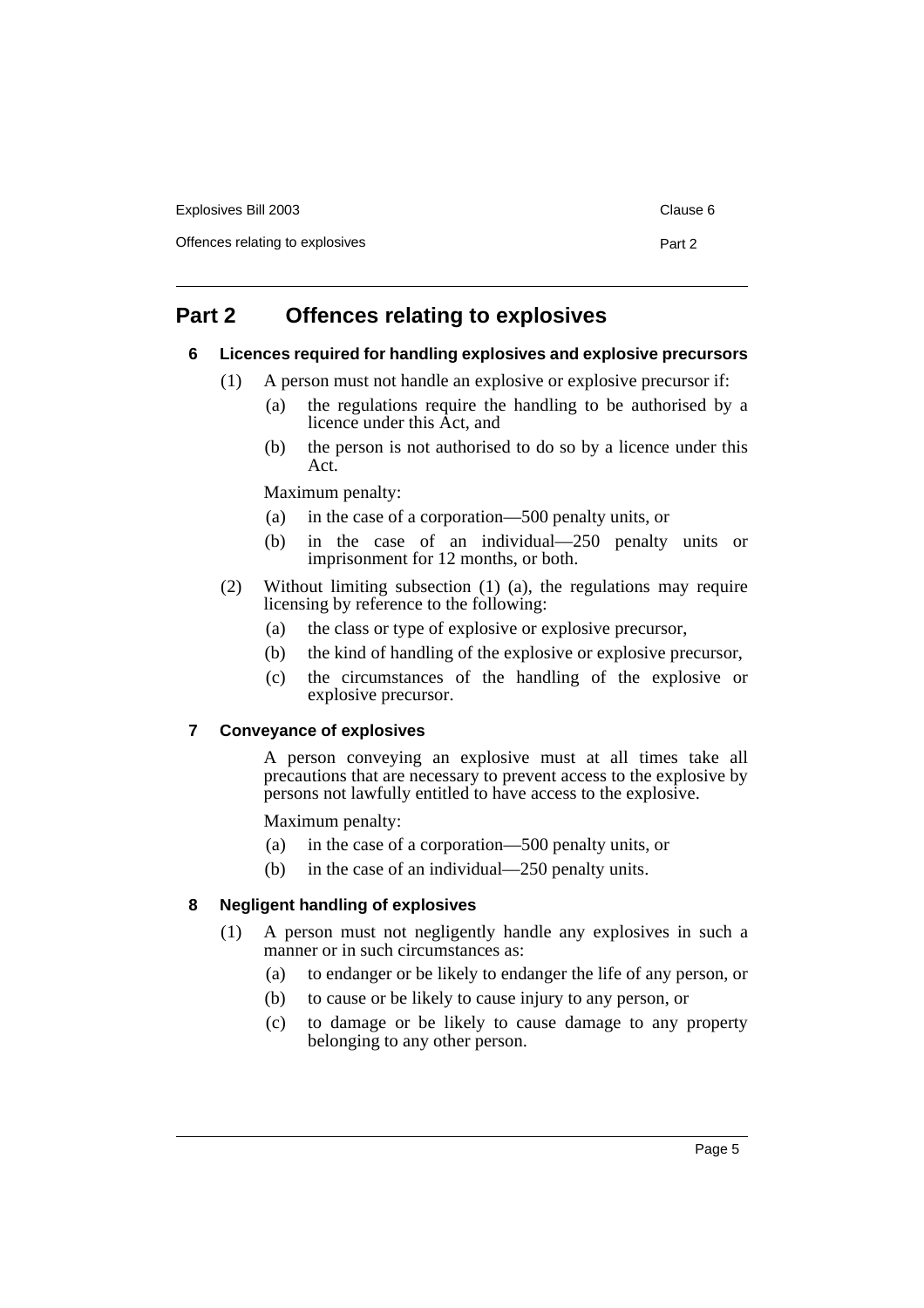#### Clause 9 Explosives Bill 2003

Part 2 **Offences relating to explosives** 

Maximum penalty:

- (a) in the case of a corporation—500 penalty units, or
- (b) in the case of an individual—250 penalty units or imprisonment for 12 months, or both.
- (2) A person is not guilty of an offence under subsection (1) (c) if the person satisfies the court that the owner of the property concerned had consented to its damage.

### <span id="page-7-0"></span>**9 Supply of explosives to minors**

(1) Subject to subsection (2), a person must not sell or otherwise supply any explosive to a person who is under the age of 18 years (*a minor*).

Maximum penalty: 50 penalty units.

- (2) A person is not guilty of an offence under this section if the person satisfies the court that:
	- (a) the person believed on reasonable grounds that the minor concerned had attained the age of 18 years, or
	- (b) the minor concerned purchased or otherwise received the explosive in the course of the minor's employment.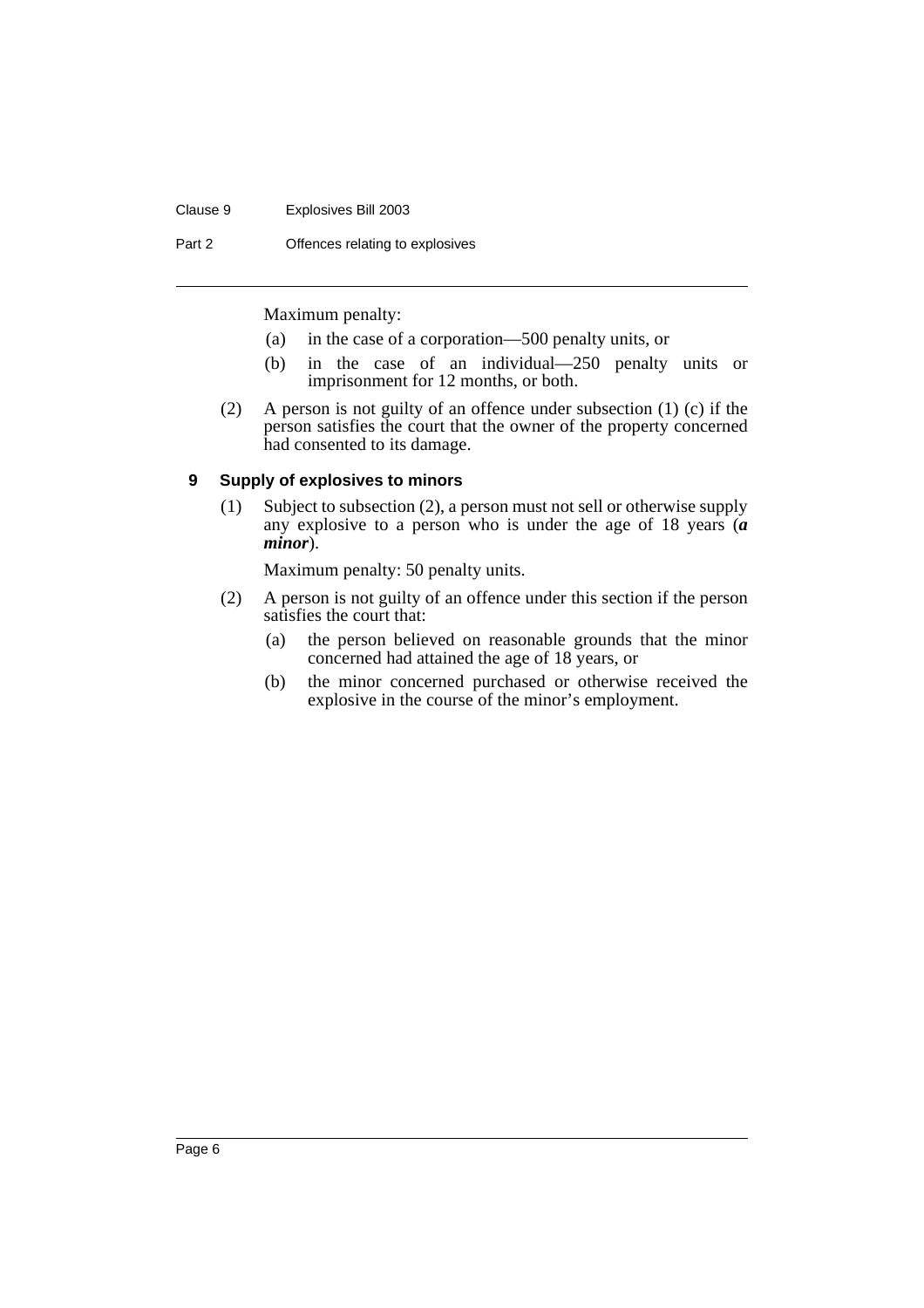Explosives licences **Part 3** 

### <span id="page-8-0"></span>**Part 3 Explosives licences**

### <span id="page-8-1"></span>**10 Licences may be granted under this Act**

- (1) Licences authorising the carrying out of an activity that constitutes handling an explosive or explosive precursor may be granted and otherwise dealt with in accordance with this Part.
- (2) Licences may be granted or varied so as to cover one or more activities involving explosives or explosive precursors.

### <span id="page-8-2"></span>**11 Grant of licence**

- (1) Licences are to be granted by the regulatory authority.
- (2) The regulatory authority may approve or refuse applications for licences in accordance with this Act and the regulations.

### <span id="page-8-3"></span>**12 Application to licences of Licensing and Registration (Uniform Procedures) Act 2002**

- (1) Part 2 of the *Licensing and Registration (Uniform Procedures) Act 2002* (*the applied Act*) applies to and in respect of a licence, subject to the modifications and limitations prescribed by or under this Act.
- (2) For the purpose of applying Part 2 of the applied Act to a licence:
	- (a) the licence may be amended under that Act, and
	- (b) the licence may be transferred under that Act.
- (3) Subject to this section, the regulations may make provision for or with respect to such matters concerning a licence as are relevant to the operation of Part 2 of the applied Act.

### <span id="page-8-4"></span>**13 Commissioner of Police to report on licences**

- (1) The regulatory authority may request the Commissioner of Police to furnish the regulatory authority with a report in respect of any one or more of the following matters:
	- (a) whether an applicant for the grant or renewal of a licence or the holder of a licence has been found guilty or convicted of an offence whether in New South Wales or elsewhere,
	- (b) whether the applicant or licence holder is the subject of a firearms prohibition order within the meaning of the *Firearms Act 1996*,
	- (c) whether the applicant or licence holder is of good character and repute,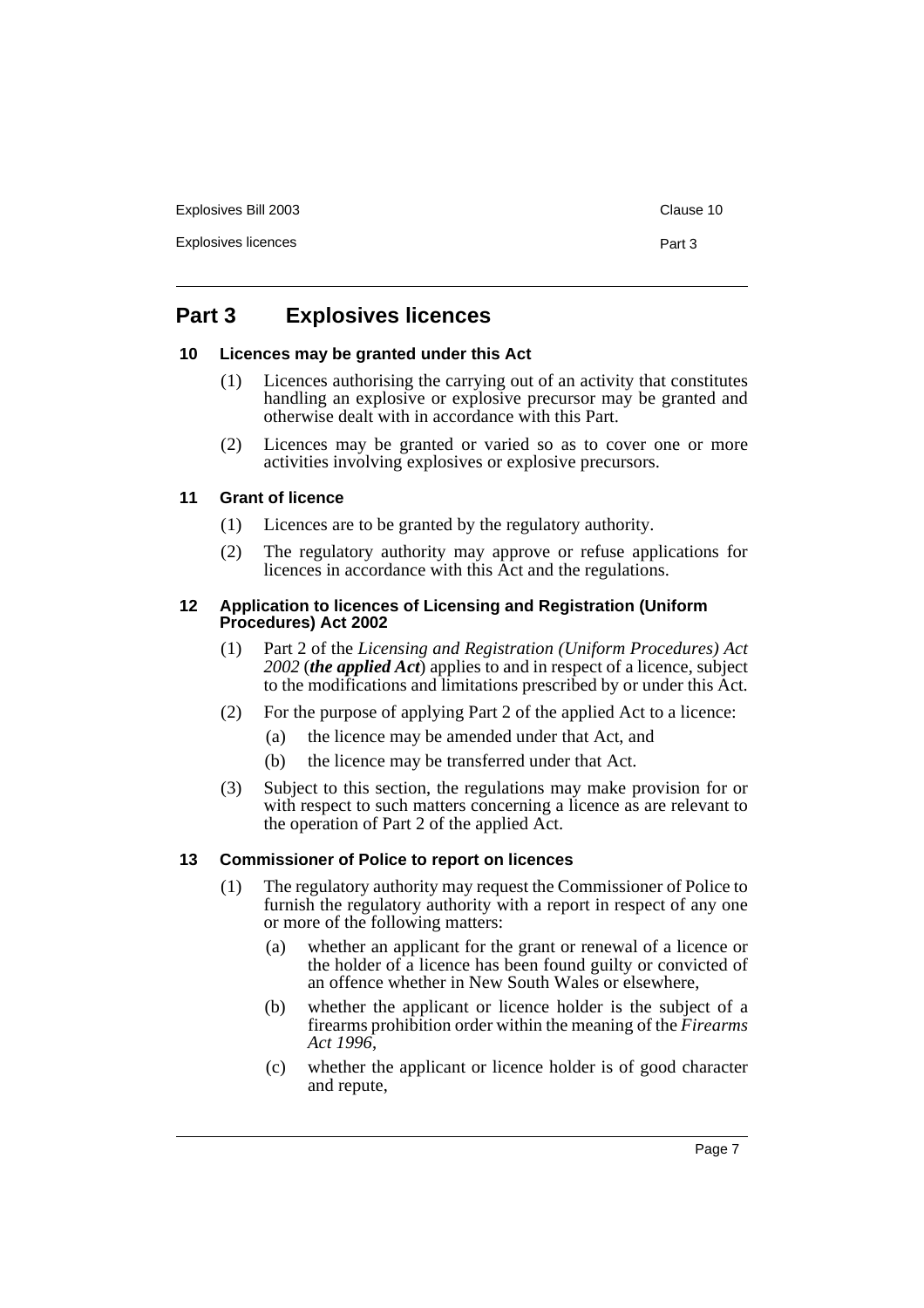#### Clause 14 Explosives Bill 2003

Part 3 Explosives licences

- (d) whether the applicant or licence holder has a history of violence or threats of violence, with *violence* including behaviour referred to in section 562AB (Stalking or intimidation with intent to cause fear of physical or mental harm) of the *Crimes Act 1900*,
- (e) whether there is an apprehended violence order under Part 15A of the *Crimes Act 1900* in force with respect to the applicant or licence holder,
- (f) whether the applicant or licence holder has good reason for holding the licence,
- (g) whether the applicant or licence holder can be trusted to handle explosives in the manner authorised by the licence without danger to the public safety or the peace,
- (h) whether the applicant or licence holder has adequate facilities for the safe keeping of explosives,
- (i) such other matters as the regulatory authority may specify in the request.
- (2) The Commissioner of Police, on receiving a request made under subsection (1), is to investigate the person to which the request relates and furnish to the regulatory authority a report in respect of the matter or matters that were the subject of the request.
- (3) The report of the Commissioner of Police may include any of the following information:
	- (a) information in the Commissioner's possession,
	- (b) information to which the Commissioner ordinarily has access through arrangements with the police service of the Commonwealth or another State or Territory.
- (4) A reference in this section to an applicant for the grant or renewal of a licence or the holder of a licence includes, if that applicant or holder is a corporation, a reference to each director and manager of the corporation.

### <span id="page-9-0"></span>**14 Conditions of licences**

- (1) Licences may be granted unconditionally or subject to conditions.
- (2) After granting a licence, the regulatory authority may, by notice in writing to the holder of the licence:
	- (a) impose conditions or further conditions on the licence, or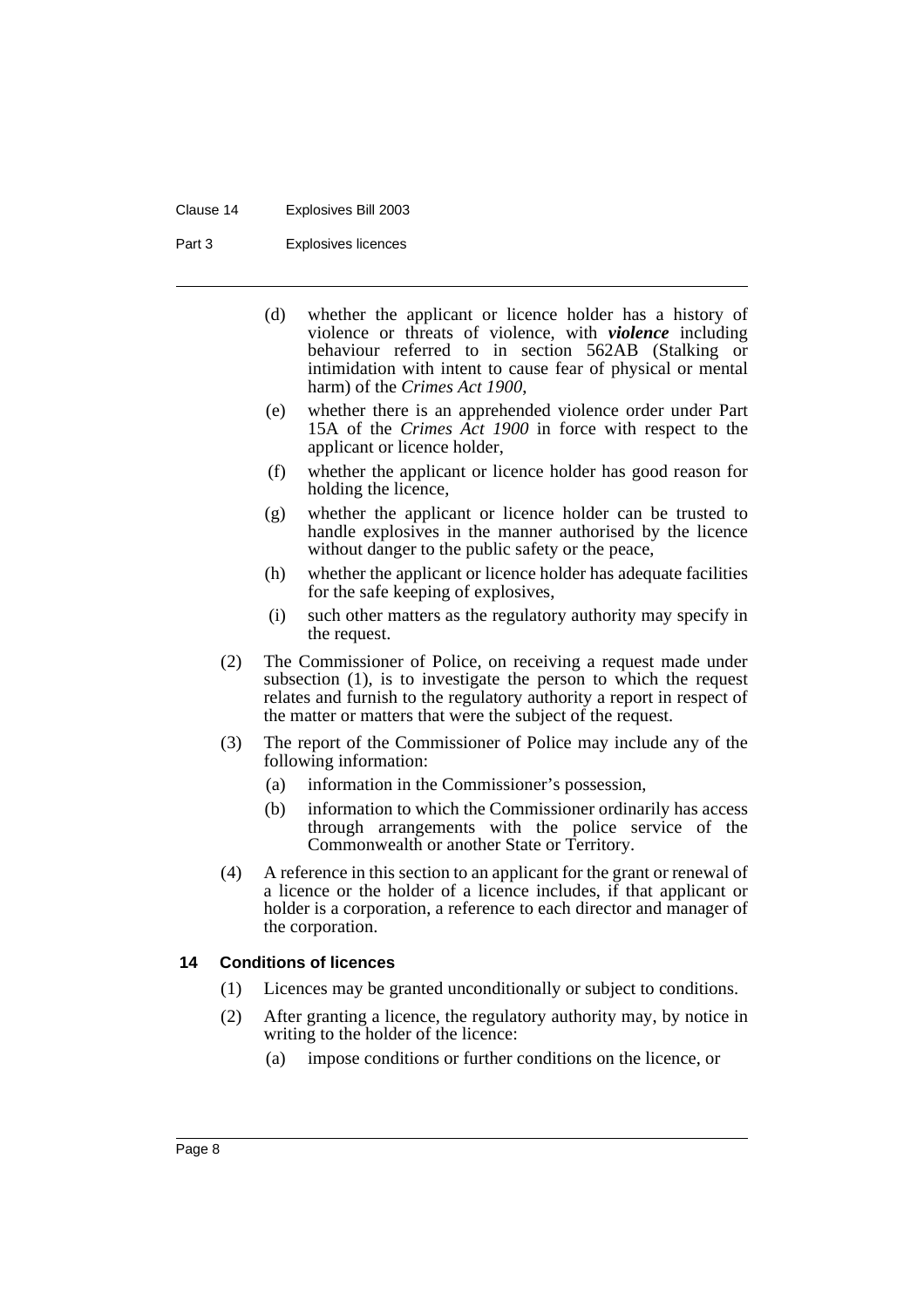| Explosives Bill 2003 | Clause 15 |
|----------------------|-----------|
| Explosives licences  | Part 3    |

- (b) vary or revoke any of the conditions to which the licence is subject.
- (3) A licence is also subject to such conditions as are prescribed by the regulations. Any such prescribed condition cannot be varied or revoked by the regulatory authority under this section.
- (4) A condition under this section may restrict or limit an activity authorised by the licence.

### <span id="page-10-0"></span>**15 Offence to contravene conditions of licence**

The holder of a licence must not contravene any condition to which the licence is subject.

Maximum penalty: 50 penalty units.

### <span id="page-10-1"></span>**16 Duration of licence**

- (1) A licence remains in force (unless sooner cancelled) for the period specified in the licence or (if no such period is specified) until cancelled.
- (2) A licence is not in force during any period it is suspended.

### <span id="page-10-2"></span>**17 Fees for licences**

- (1) The fees payable in respect of applications for licences are to be determined by the regulatory authority.
- (2) Any such fee is not to exceed the maximum amount prescribed by the regulations.

### <span id="page-10-3"></span>**18 Offences relating to licences**

- (1) A person must not pretend to hold a licence.
- (2) A person must not, for the purpose of obtaining a licence, provide any information or produce any document that the person knows is false or misleading in a material particular.
- (3) A person must not, with intent to deceive, forge or alter a licence.
- (4) A person must not, without reasonable excuse, have another person's licence in his or her possession.
- (5) A holder of a licence must not lend the licence or allow it to be used by any other person.

Maximum penalty: 50 penalty units.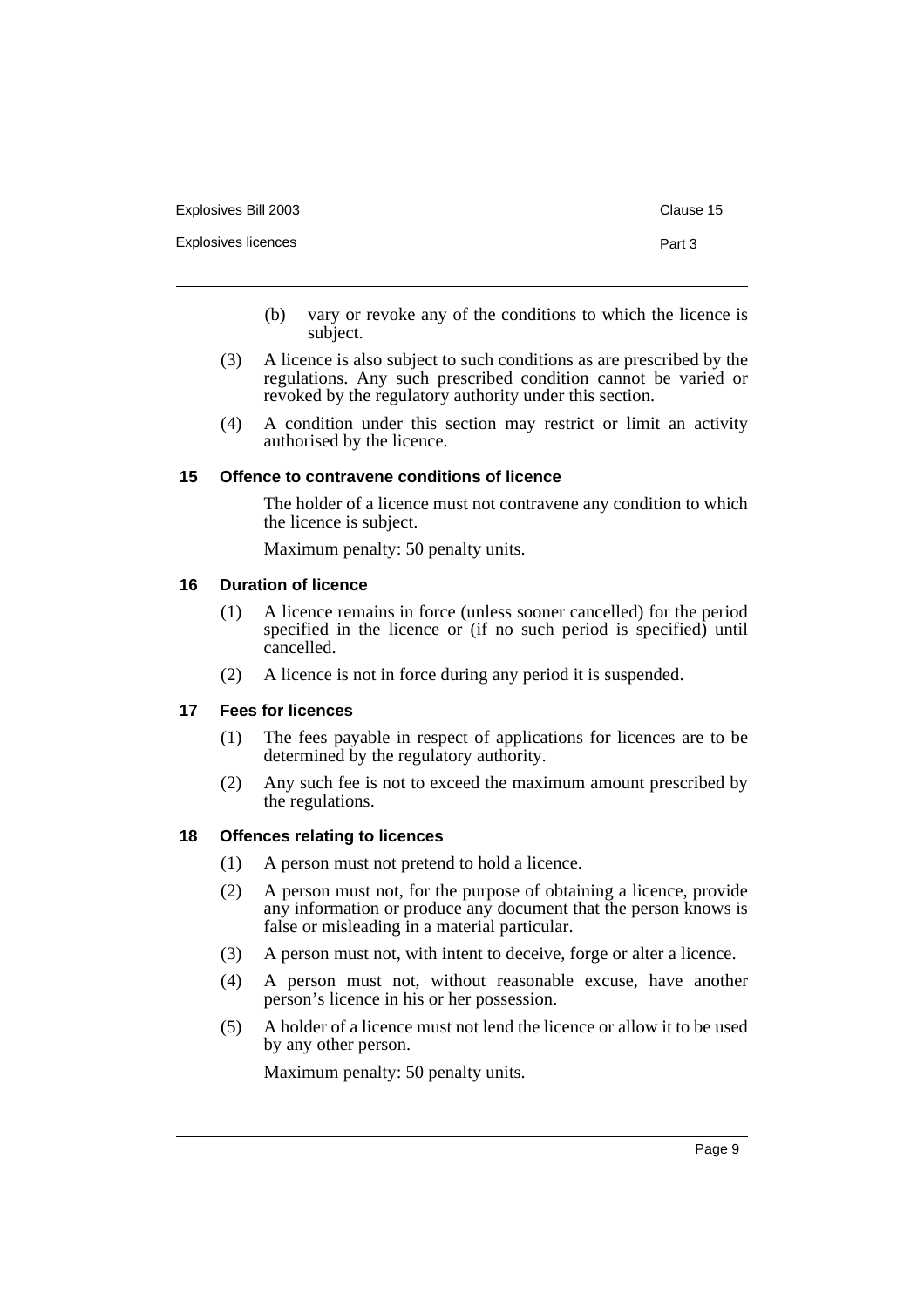### Clause 19 Explosives Bill 2003

Part 3 Explosives licences

### <span id="page-11-0"></span>**19 Regulations relating to licences**

- (1) The regulations may make provision for or with respect to licences.
- (2) In particular, the regulations may make provision for or with respect to the following:
	- (a) the classes or types of licence,
	- (b) restrictions on the authority conferred by a particular type of licence or class of licence, whether by reference to the activity involving an explosive or explosive precursor authorised by the licence or otherwise,
	- (c) applications for licences,
	- (d) the eligibility of applicants (including age, qualifications, knowledge, experience, training and health),
	- (e) the testing or examination of applicants or the holders of licences to determine whether they are, or continue to be, eligible to hold a licence,
	- (f) the continuing education and training of holders of licences or employees of holders of licences,
	- (g) the granting of different types of licences in the same document,
	- (h) the replacement of licences that are lost, destroyed or defaced,
	- (i) the return of licences that require alteration,
	- (j) procedures relating to the suspension or cancellation of licences,
	- (k) fees payable in connection with licences and applications for licences.

### <span id="page-11-1"></span>**20 Suspension of licences**

If the holder of a licence:

- (a) is proceeded against for an offence against this Act or the regulations, or
- (b) is not complying with any lawful requirement imposed by or under this Act,

the regulatory authority may suspend the licence until the proceeding has been disposed of or until the requirement has been complied with, as the case may be.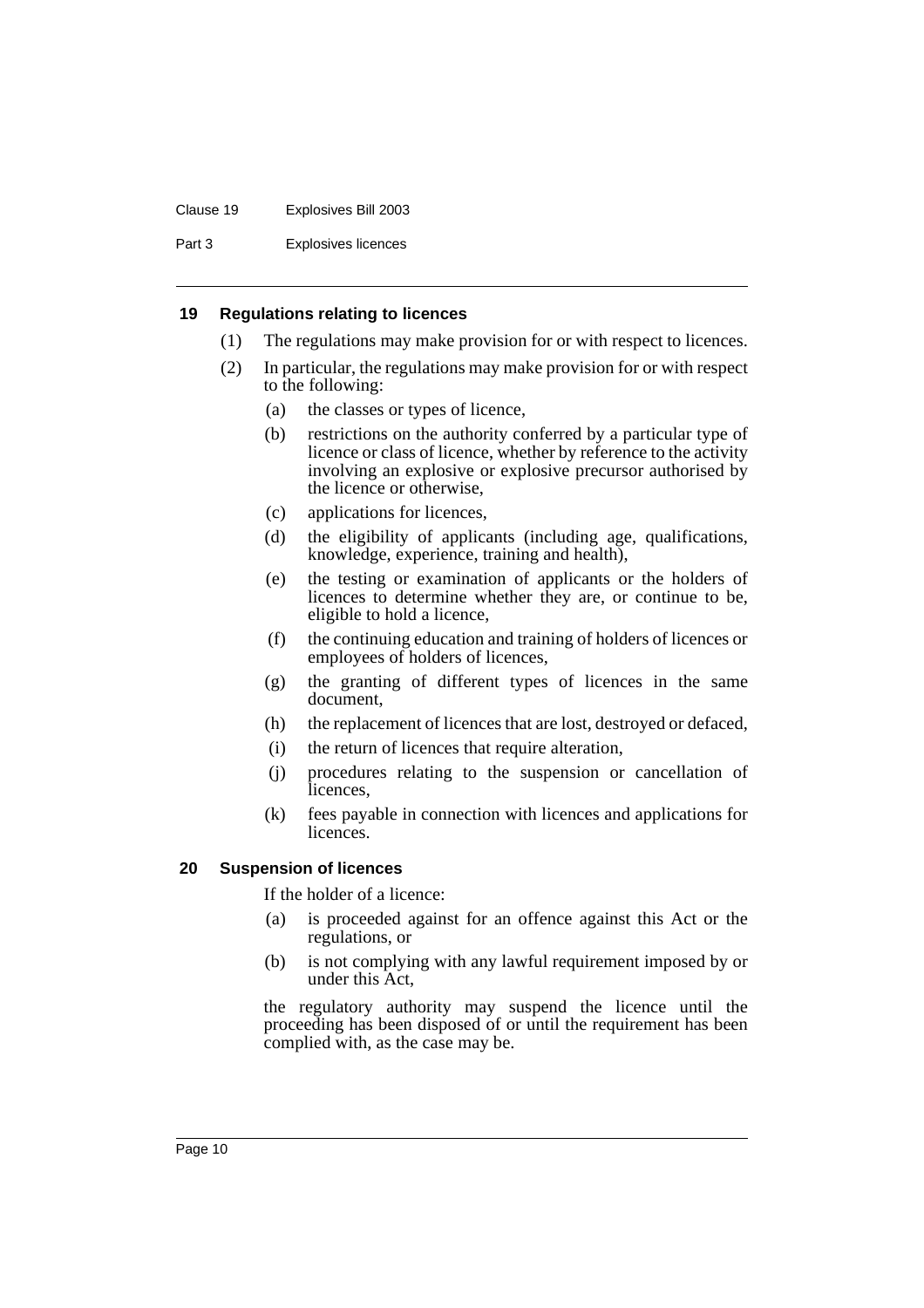| Explosives Bill 2003 | Clause 21 |
|----------------------|-----------|
| Explosives licences  | Part 3    |

### <span id="page-12-0"></span>**21 Cancellation of licences**

The regulatory authority may cancel a licence if the holder of the licence:

- (a) is convicted or found guilty of an offence against this Act or the regulations or a provision of a corresponding Act or regulation of the Commonwealth or of another State or Territory relating to explosives, or
- (b) breaches a condition of the licence, or
- (c) surrenders the licence to the regulatory authority.

### <span id="page-12-1"></span>**22 Special provision—suspension or cancellation of licences where suspicions of violence**

- (1) If the regulatory authority believes that the holder of a licence cannot be trusted to handle explosives or explosive precursors because the person has a history of violence or threats of violence (whether or not the person has been convicted of any offence involving violence), the regulatory authority may, by notice in writing served on the holder, require the holder, within the time specified in the notice, to show cause why the licence should not be cancelled.
- (2) The regulatory authority may also, at any time, suspend the licence pending determination of the matter under subsection (3).
- (3) If the regulatory authority is not satisfied with the matters, if any, put to the regulatory authority by the holder of the licence, the regulatory authority may cancel the licence.
- (4) If the regulatory authority is satisfied that an apprehended violence order is in force under Part 15A of the *Crimes Act 1900* against the holder of a licence (whether or not the person has been served with a notice under subsection (1)), the regulatory authority may suspend the licence for any period determined by the regulatory authority.
- (5) A period must not be determined under subsection (4) that extends beyond the period during which the apprehended violence order remains in force.
- (6) This section does not limit any powers of the regulatory authority under sections 20 (Suspension of licences) and 21 (Cancellation of licences) with respect to a licence.
- (7) In this section, *violence* includes behaviour referred to in section 562AB (Stalking or intimidation with intent to cause fear of physical or mental harm) of the *Crimes Act 1900*.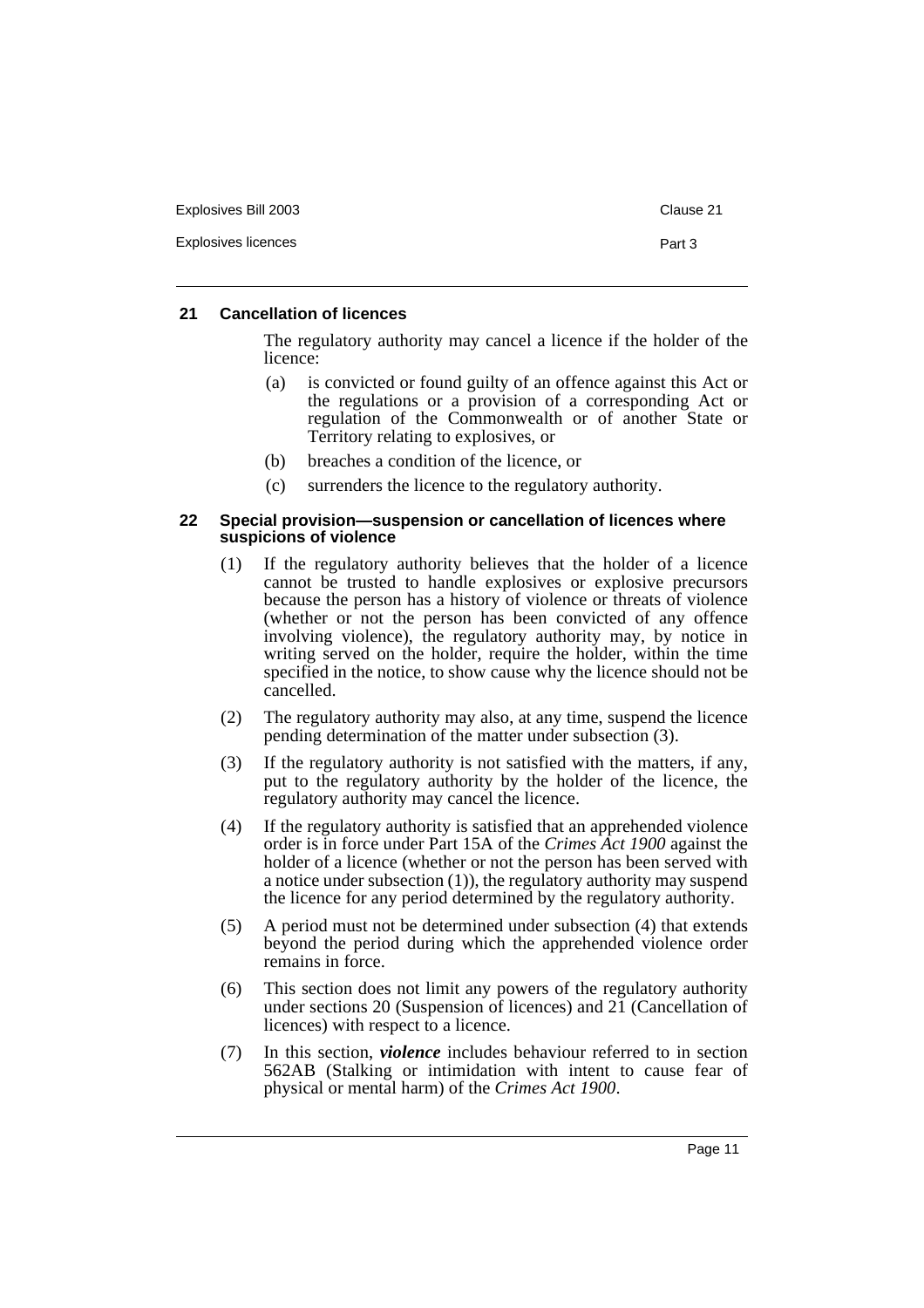### Clause 23 Explosives Bill 2003

Part 3 Explosives licences

### <span id="page-13-0"></span>**23 Suspended and cancelled licences**

The holder of a licence suspended or cancelled under this Act must not use the licence and must deliver the licence to the regulatory authority as soon as practicable after the licence is suspended or cancelled.

Maximum penalty: 10 penalty units.

### <span id="page-13-1"></span>**24 Review of decisions by Administrative Decisions Tribunal**

- (1) A person who is aggrieved with a decision under this Act or the regulations relating to a licence may apply to the Administrative Decisions Tribunal for a review of the decision.
- (2) For the purposes of this section, an application for the grant of a licence is taken to have been refused if the licence is not granted within 60 days (or such other period as is prescribed by the regulations) after the application was duly made.
- (3) An application under subsection (1) must be made within 28 days after the directly aggrieved person is notified of the decision (or in a case of the kind referred to in subsection (2), within 28 days after the expiry of the 60-day period referred to in that subsection).
- (4) Section 48 (Notice of decision and review rights to be given by administrators) of the *Administrative Decisions Tribunal Act 1997* is taken to require notification of a decision to be made only to a directly aggrieved person.
- (5) Section 53 (Internal reviews) of the *Administrative Decisions Tribunal Act 1997* does not apply to a decision of the kind referred to in subsection (1). Accordingly, section 55 (1) (d) of that Act does not apply to any such decision.
- (6) If an application is made to the Tribunal under subsection (1) by an aggrieved person who is not a directly aggrieved person, the Tribunal must notify the directly aggrieved person of the application (or may order the regulatory authority to notify the person of the application) as soon as is reasonably practicable after the application is made.
- (7) In addition to the restrictions set out in section 61 (Restrictions on ordering stay of proceedings) of the *Administrative Decisions Tribunal Act 1997*, the Tribunal may not make an order under section 60 (Operation and implementation of decisions pending applications for review) of that Act relating to a decision to suspend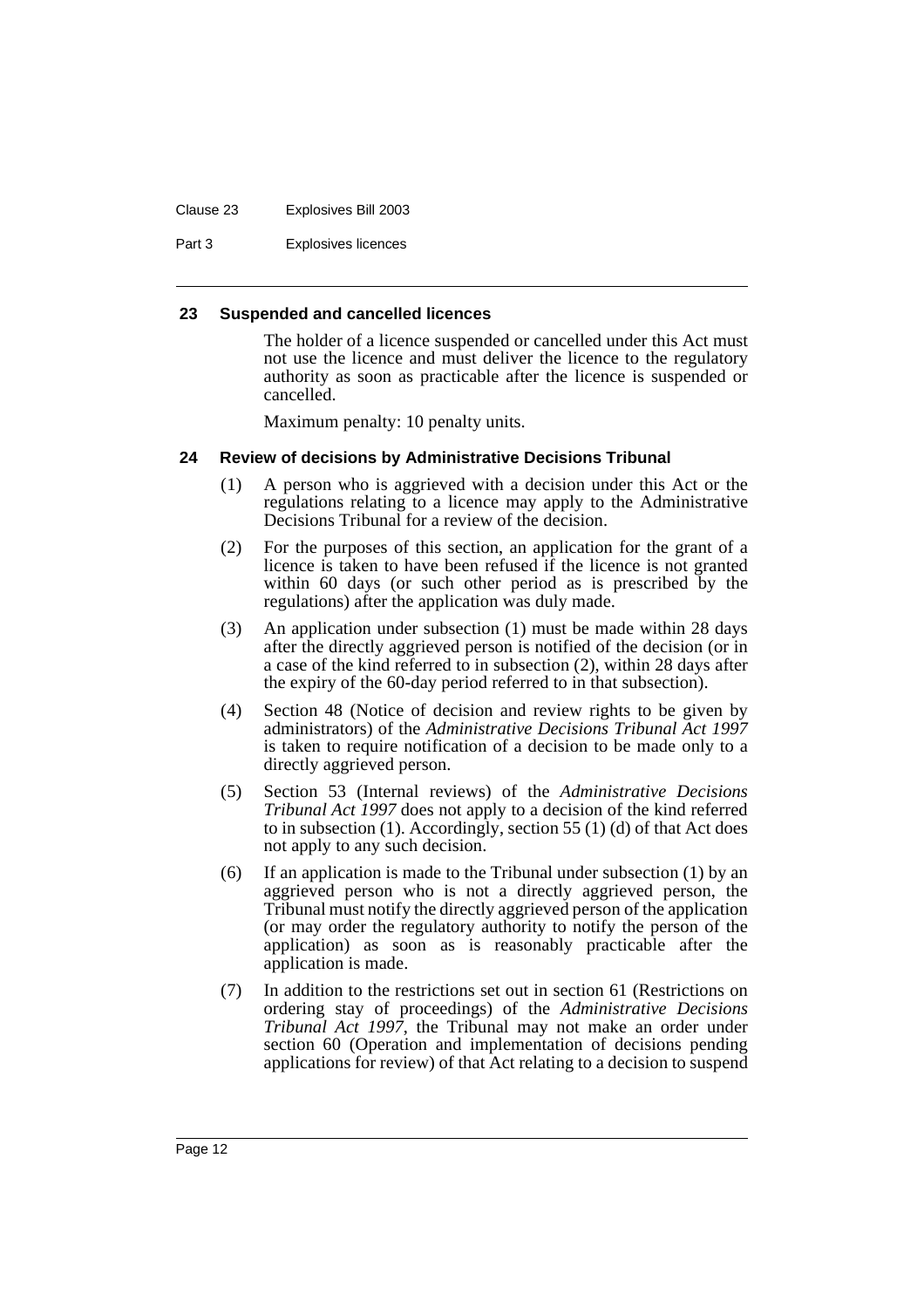| Explosives Bill 2003 | Clause 24 |
|----------------------|-----------|
| Explosives licences  | Part 3    |
|                      |           |

or cancel a person's licence unless the Tribunal is satisfied that the person does not present a risk to the health or safety of any other person.

- (8) Without limiting section 67 (Parties to proceedings before Tribunal) of the *Administrative Decisions Tribunal Act 1997*, the Tribunal may do either or both of the following:
	- (a) join an aggrieved person as a party to proceedings in the Tribunal brought by any other aggrieved person in respect of the same decision,
	- (b) allow an aggrieved person to make submissions to the Tribunal concerning a decision under review in proceedings brought by another aggrieved person and take those submissions into account in determining the proceedings.
- (9) In this section:

*aggrieved person*, in relation to a decision relating to a licence, means:

- (a) a directly aggrieved person, or
- (b) any other person aggrieved by the decision as referred to in subsection  $(1)$ .

*directly aggrieved person*, in relation to a decision relating to a licence, means:

- (a) the person who holds (or held) the licence, or
- (b) a person who has applied for the licence.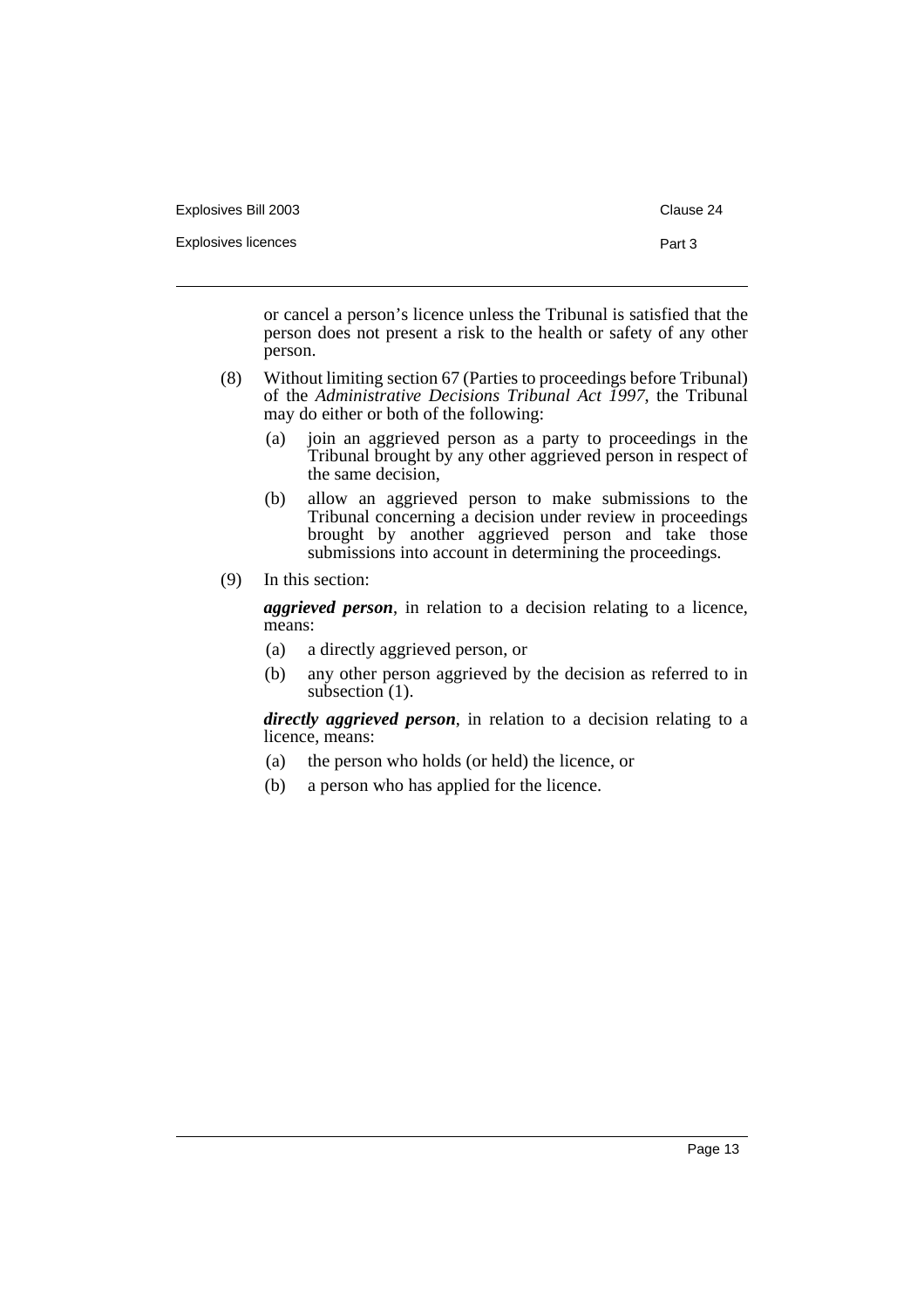### Clause 25 Explosives Bill 2003

Part 4 **Administration** 

### <span id="page-15-0"></span>**Part 4 Administration**

### <span id="page-15-1"></span>**25 Appointment of inspectors**

The regulatory authority may appoint as inspectors any of the following persons:

- (a) a statutory officer,
- (b) a member of staff of a Department,
- (c) a person employed by a public or local authority,
- (d) a person belonging to a class of persons prescribed by the regulations.

### <span id="page-15-2"></span>**26 Identification**

- (1) Every inspector is to be issued with an identification card as an inspector by the regulatory authority.
- (2) The identification card must:
	- (a) state that it is issued under this Act, and
	- (b) give the name of the person to whom it is issued, and
	- (c) state the date (if any) on which it expires, and
	- (d) describe the kind of premises to which the powers of the inspector extend, and
	- (e) be signed by the head of the regulatory authority or an officer approved by the head of the regulatory authority for the purposes of this paragraph.

### <span id="page-15-3"></span>**27 Extension of certain provisions of Occupational Health and Safety Act 2000 relating to inspectors and the enforcement of this Act**

- (1) Division 2 of Part 5 (Powers of inspectors), other than sections 49, 64 and 69, of the *Occupational Health and Safety Act 2000* applies to inspectors (within the meaning of this Act) for the purposes of the administration of this Act and the regulations.
- (2) For the purpose of the application of those provisions:
	- (a) a reference in the *Occupational Health and Safety Act 2000* to "this Act or the regulations" is taken to be a reference to this Act or the regulations, and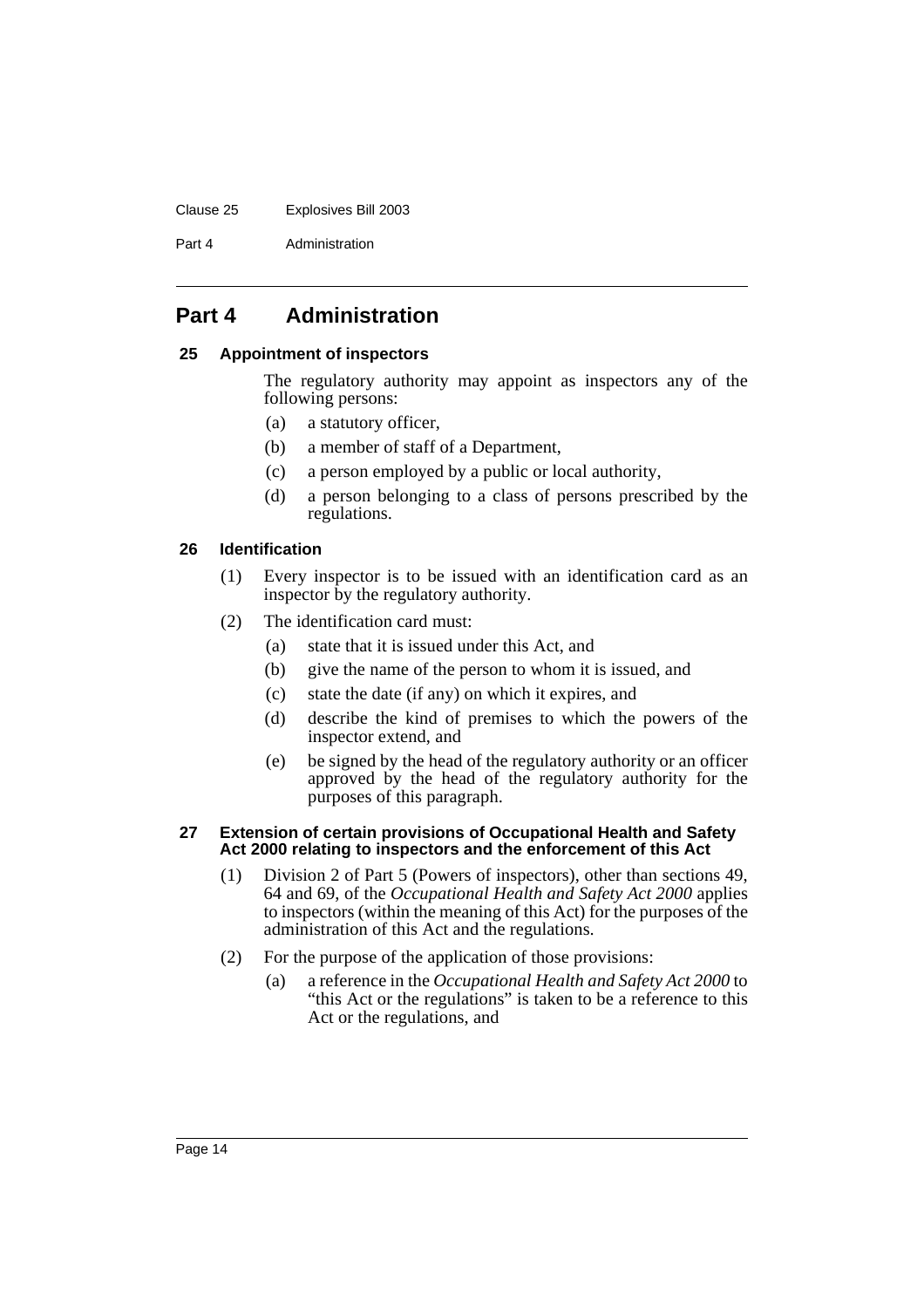Administration **Part 4** 

- 
- (b) a reference in the *Occupational Health and Safety Act 2000* to a place of work is taken to be a reference to premises in which the handling of explosives, explosive precursors or dangerous goods to which section 31 applies is occurring, and
- (c) a reference in the *Occupational Health and Safety Act 2000* to an inspector (within the meaning of that Act) is taken to be a reference to an inspector (within the meaning of this Act).

### <span id="page-16-0"></span>**28 Offence of obstructing or intimidating inspectors**

A person must not:

- (a) obstruct, hinder or impede an inspector in the exercise of the inspector's functions under this Act or the regulations, or
- (b) intimidate or threaten or attempt to intimidate an inspector in the exercise of the inspector's functions under this Act or the regulations.

Maximum penalty:

- (a) in the case of a corporation—750 penalty units, or
- (b) in the case of an individual—225 penalty units.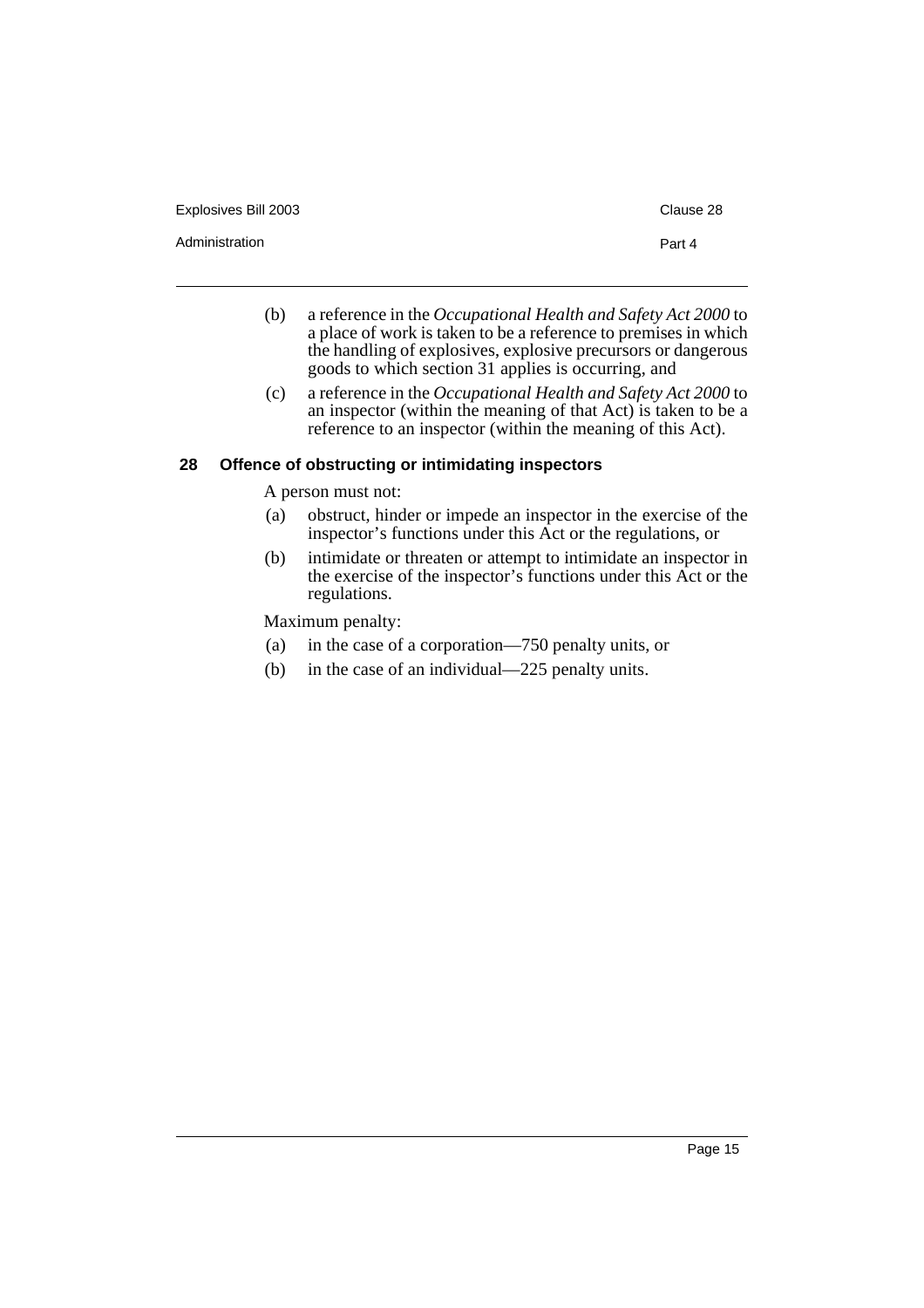#### Clause 29 Explosives Bill 2003

Part 5 Miscellaneous

### <span id="page-17-0"></span>**Part 5 Miscellaneous**

### <span id="page-17-1"></span>**29 Act to bind Crown**

This Act binds the Crown in right of New South Wales and, in so far as the legislative power of the Parliament of New South Wales permits, the Crown in all its other capacities.

### <span id="page-17-2"></span>**30 Fees to be paid into WorkCover Authority Fund**

Any fees paid to the WorkCover Authority as the regulatory authority under this Act or the regulations are to be paid into the WorkCover Authority Fund under the *Workplace Injury Management and Workers Compensation Act 1998*.

### <span id="page-17-3"></span>**31 Regulations relating to dangerous goods**

- (1) This section applies to dangerous goods within the meaning of section 135A of the *Occupational Health and Safety Act 2000* that are not dangerous goods to which that section applies.
- (2) The regulations may make provision for or with respect to the control and regulation of dangerous goods to which this section applies, including but not limited to the following:
	- (a) the handling of dangerous goods,
	- (b) premises, vehicles, vessels, containers and any other equipment or things that are intended for use, are being used or have been used in connection with dangerous goods,
	- (c) smoking, the lighting or use of fire and any other dangerous, or potentially dangerous, activities in the vicinity of dangerous goods,
	- (d) the inspection, examination and testing of dangerous goods and equipment intended for use or used in connection with dangerous goods,
	- (e) records relating to dangerous goods and the furnishing of returns and other information relating to dangerous goods.

### <span id="page-17-4"></span>**32 Proceedings for offences**

- (1) Proceedings for an offence under this Act or the regulations may be dealt with summarily before:
	- (a) a Local Court, or
	- (b) the Industrial Relations Commission in Court Session.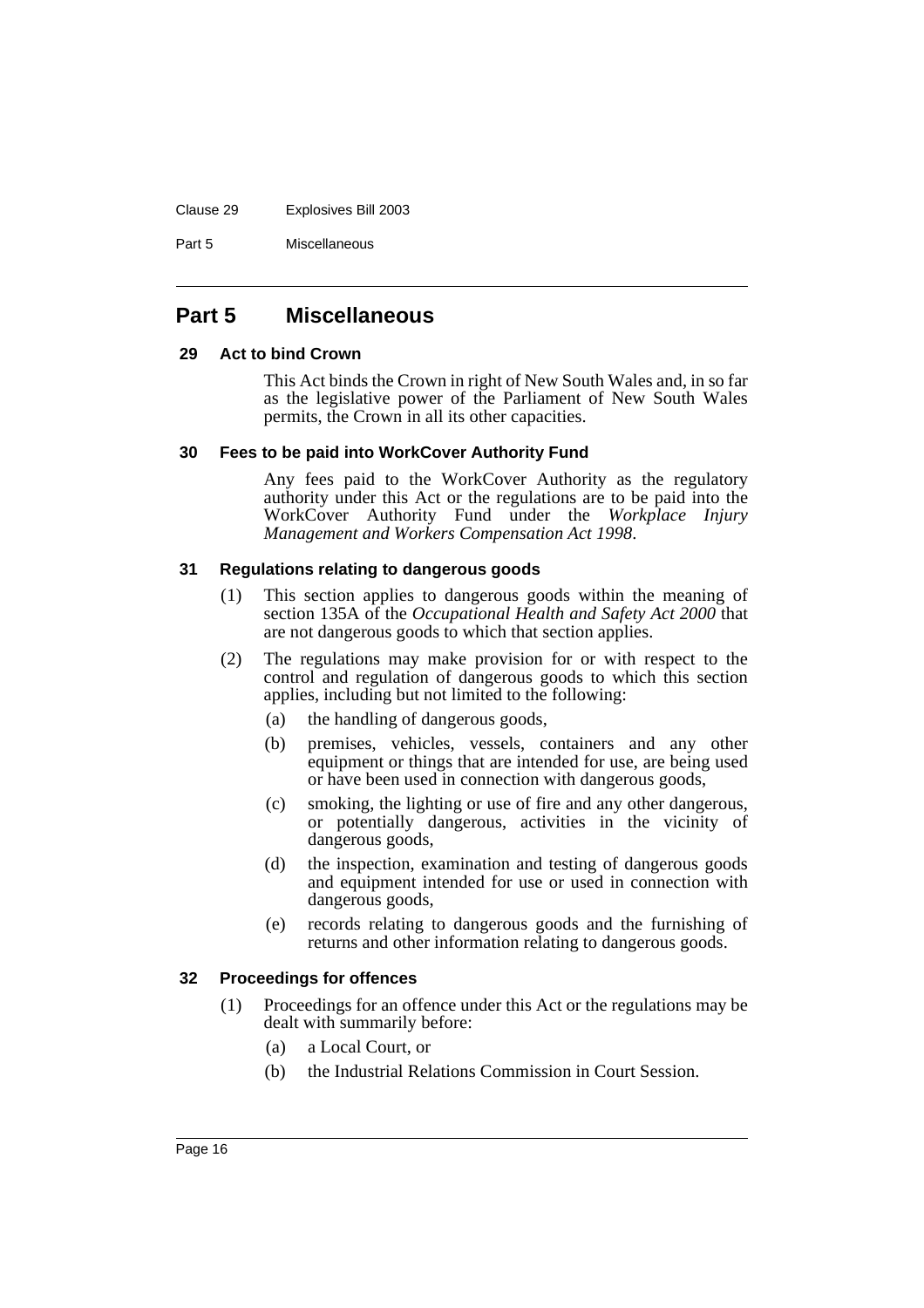Miscellaneous **Part 5** 

(2) Proceedings for an offence against this Act or the regulations may be instituted within the period of 2 years after the act or omission alleged to constitute the offence.

### <span id="page-18-0"></span>**33 Offences by corporations**

- (1) If a corporation contravenes, whether by act or omission, any provision of this Act or the regulations, each director of the corporation, and each person concerned in the management of the corporation, is taken to have contravened the same provision unless the director or person satisfies the court that:
	- (a) he or she was not in a position to influence the conduct of the corporation in relation to its contravention of the provision, or
	- (b) he or she, being in such a position, used all due diligence to prevent the contravention by the corporation.
- (2) A person may be proceeded against and convicted under a provision pursuant to subsection (1) whether or not the corporation has been proceeded against or has been convicted under the provision.
- (3) Nothing in this section affects any liability imposed on a corporation for an offence committed by the corporation under this Act or the regulations.

### <span id="page-18-1"></span>**34 Penalty notices**

- (1) An authorised officer may serve a penalty notice on a person if it appears to the officer that the person has committed an offence against this Act or the regulations, being an offence prescribed by the regulations as a penalty notice offence.
- (2) A penalty notice is a notice to the effect that, if the person served does not wish to have the matter determined by a court, the person can pay, within the time and to the person specified in the notice, the amount of the penalty prescribed by the regulations for the offence if dealt with under this section.
- (3) A penalty notice may be served personally or by post.
- (4) If the amount of penalty prescribed for an alleged offence is paid under this section, no person is liable to any further proceedings for the alleged offence.
- (5) Payment under this section is not to be regarded as an admission of liability for the purpose of, and does not in any way affect or prejudice, any civil claim, action or proceeding arising out of the same occurrence.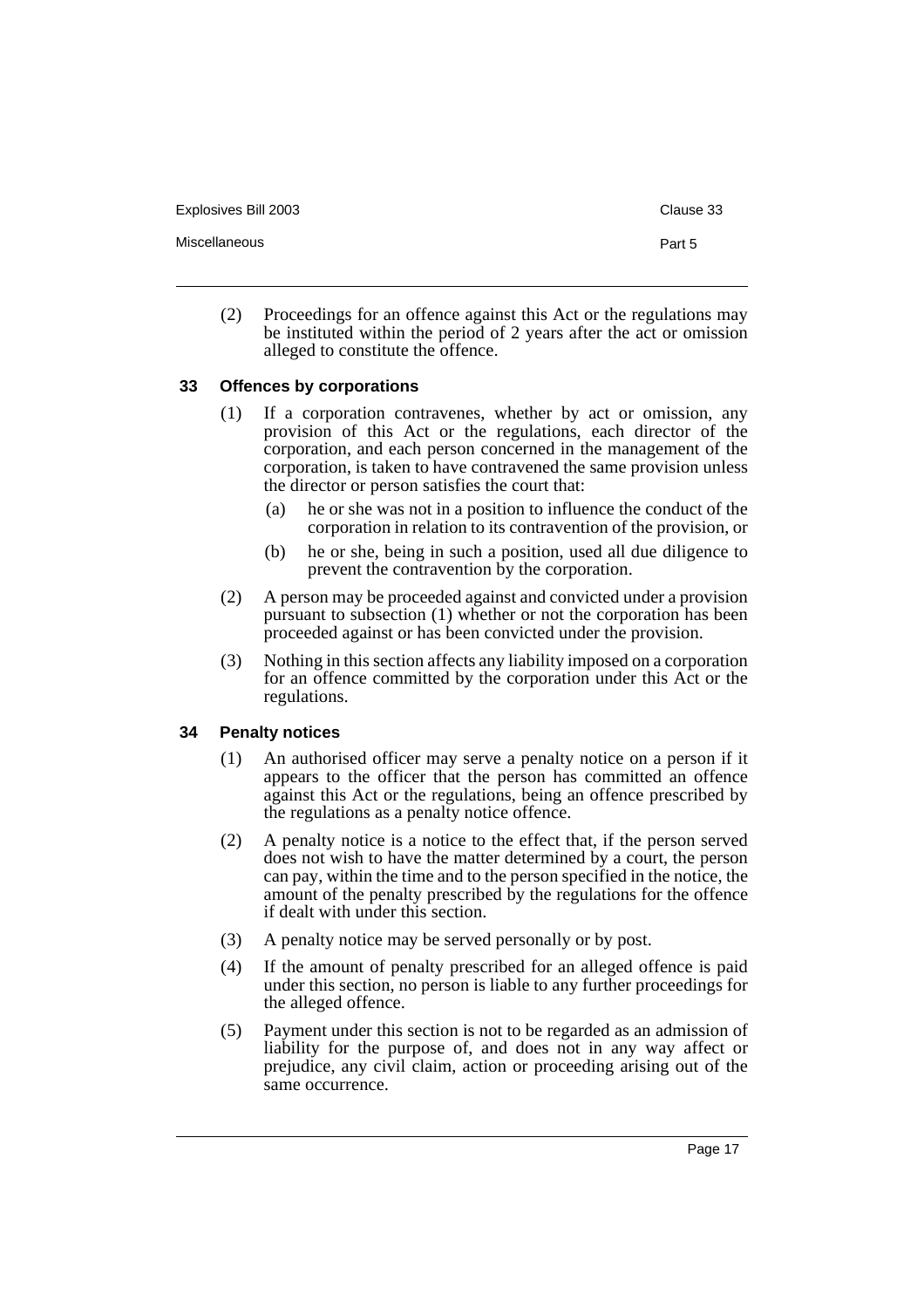#### Clause 35 Explosives Bill 2003

Part 5 Miscellaneous

- (6) The regulations may:
	- (a) prescribe an offence for the purposes of this section by specifying the offence or by referring to the provision creating the offence, and
	- (b) prescribe the amount of penalty payable for the offence if dealt with under this section, and
	- (c) prescribe different amounts of penalties for different offences or classes of offences.
- (7) The amount of a penalty prescribed under this section for an offence is not to exceed the maximum amount of penalty that could be imposed for the offence by a court.
- (8) This section does not limit the operation of any other provision of, or made under, this or any other Act relating to proceedings that may be taken in respect of offences.
- (9) In this section, *authorised officer* means any of the following:
	- (a) an inspector,
	- (b) a police officer,
	- (c) a person belonging to a class of persons specified in the regulations.

### <span id="page-19-0"></span>**35 Disclosure of information**

- (1) Except as provided by subsection (2) or (3), a person must not disclose any information obtained in connection with the administration or execution of this Act unless that disclosure is made:
	- (a) with the consent of the person from whom the information was obtained, or
	- (b) in connection with the administration or execution of this Act, or
	- (c) for the purposes of any legal proceedings arising out of this Act or of any report of any such proceedings, or
	- (d) in accordance with a requirement imposed under the *Ombudsman Act 1974*, or
	- (e) to a person or body prescribed by the regulations, or
	- (f) with other lawful excuse.

Maximum penalty: 5 penalty units.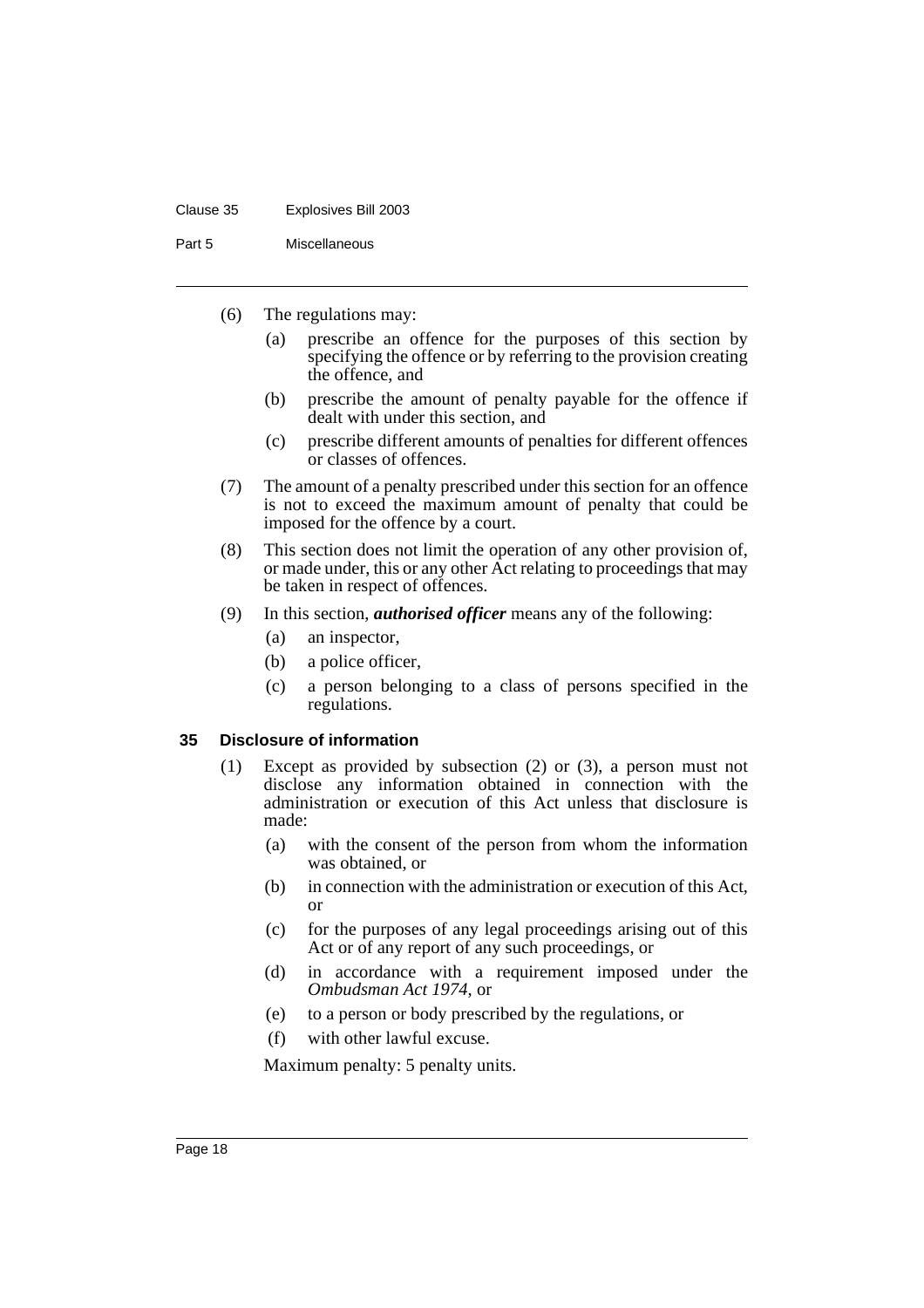Miscellaneous **Part 5** 

- (2) The regulatory authority may communicate any matter which comes to its knowledge in the exercise or performance of its functions under this Act to an officer or authority engaged in administering or executing a law of the Commonwealth or of another State or a Territory relating to dangerous goods or explosives.
- (3) The regulatory authority may communicate any information concerning the location, type and quantity of explosives, which comes to its knowledge in the exercise of its functions under this Act, to any person or authority requiring the information to provide an emergency or rescue service or some other lawful service.

### <span id="page-20-0"></span>**36 Regulations**

- (1) The Governor may make regulations, not inconsistent with this Act, for or with respect to any matter that by this Act is required or permitted to be prescribed or that is necessary or convenient to be prescribed for carrying out or giving effect to this Act.
- (2) Without limiting subsection (1), regulations may be made for or with respect to the following:
	- (a) the control and regulation of explosives and explosive precursors, including but not limited to the following:
		- (i) the handling of explosives or explosive precursors,
		- (ii) premises, vehicles, vessels, containers and any other equipment or things which are intended for use, are being used or have been used in connection with explosives or explosive precursors,
		- (iii) smoking, the lighting or use of fire and any other dangerous, or potentially dangerous, prescribed activities in the vicinity of explosives or explosive precursors,
		- (iv) the inspection, examination and testing of explosives or explosive precursors and equipment intended for use or used in connection with explosives or explosive precursors,
		- (v) records relating to explosives or explosive precursors and the furnishing of returns and other information relating to explosives or explosive precursors,
	- (b) the fees chargeable or payable for doing any act or providing any service in connection with this Act or the regulations,
	- (c) forms for the purposes of this Act or the regulations,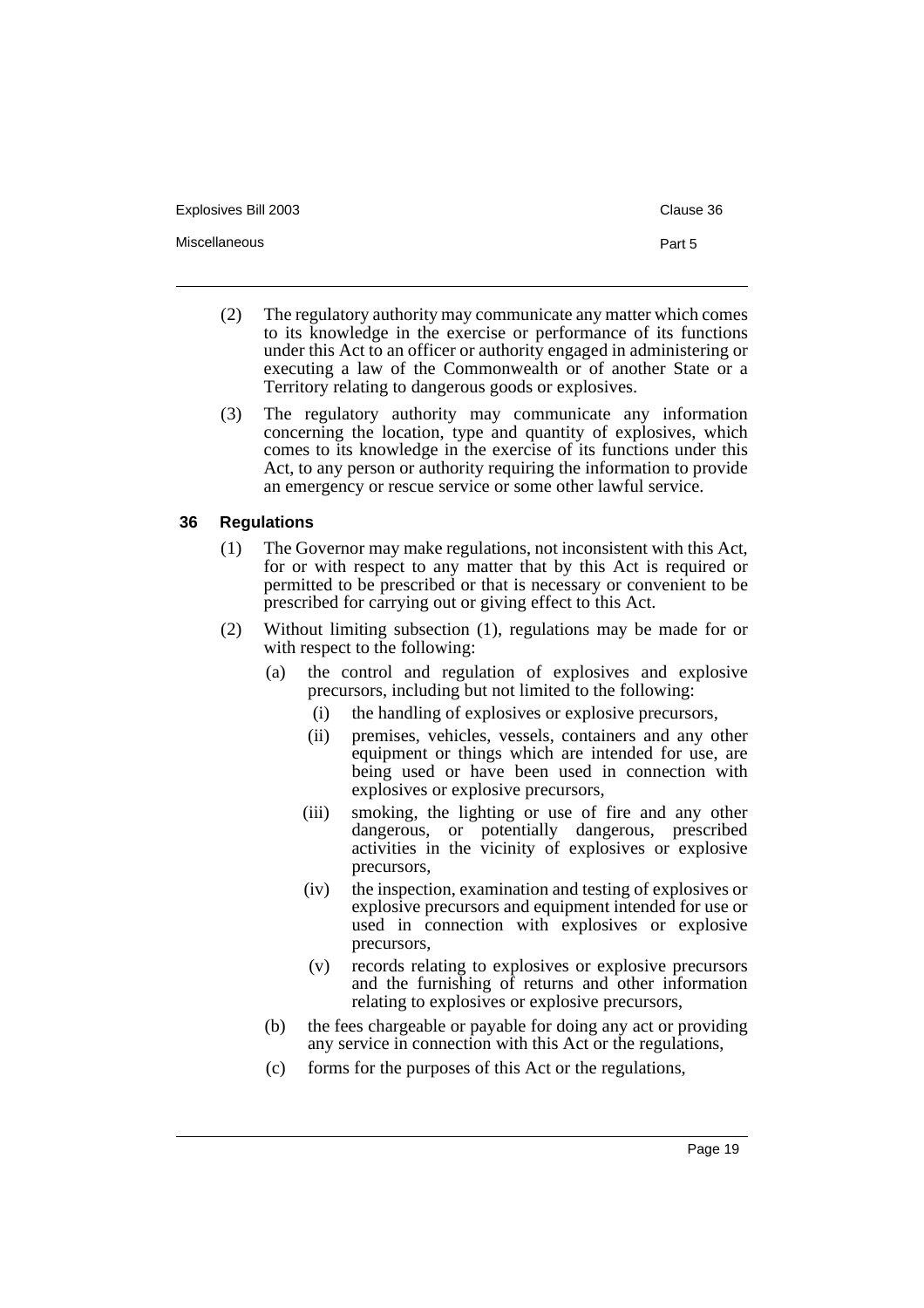#### Clause 37 Explosives Bill 2003

Part 5 Miscellaneous

- (d) the manner of serving notices under this Act or the regulations,
- (e) the review of actions and determinations of an inspector or other person who has functions under this Act,
- (f) any information to be provided to any person by an inspector or other person exercising functions relating to the administration of this Act.
- (3) The regulations may create offences punishable by a penalty not exceeding 250 penalty units.
- (4) The regulations may apply, adopt or incorporate any publication as in force at a particular time or from time to time.

### <span id="page-21-0"></span>**37 Savings, transitional and other provisions**

Schedule 1 has effect.

### <span id="page-21-1"></span>**38 Review of Act**

- (1) The Minister is to review this Act to determine whether the policy objectives of the Act remain valid and whether the terms of the Act remain appropriate for securing those objectives.
- (2) The review is to be undertaken as soon as possible after the period of 5 years from the date of assent to this Act.
- (3) A report on the outcome of the review is to be tabled in each House of Parliament within 12 months after the end of the period of 5 years.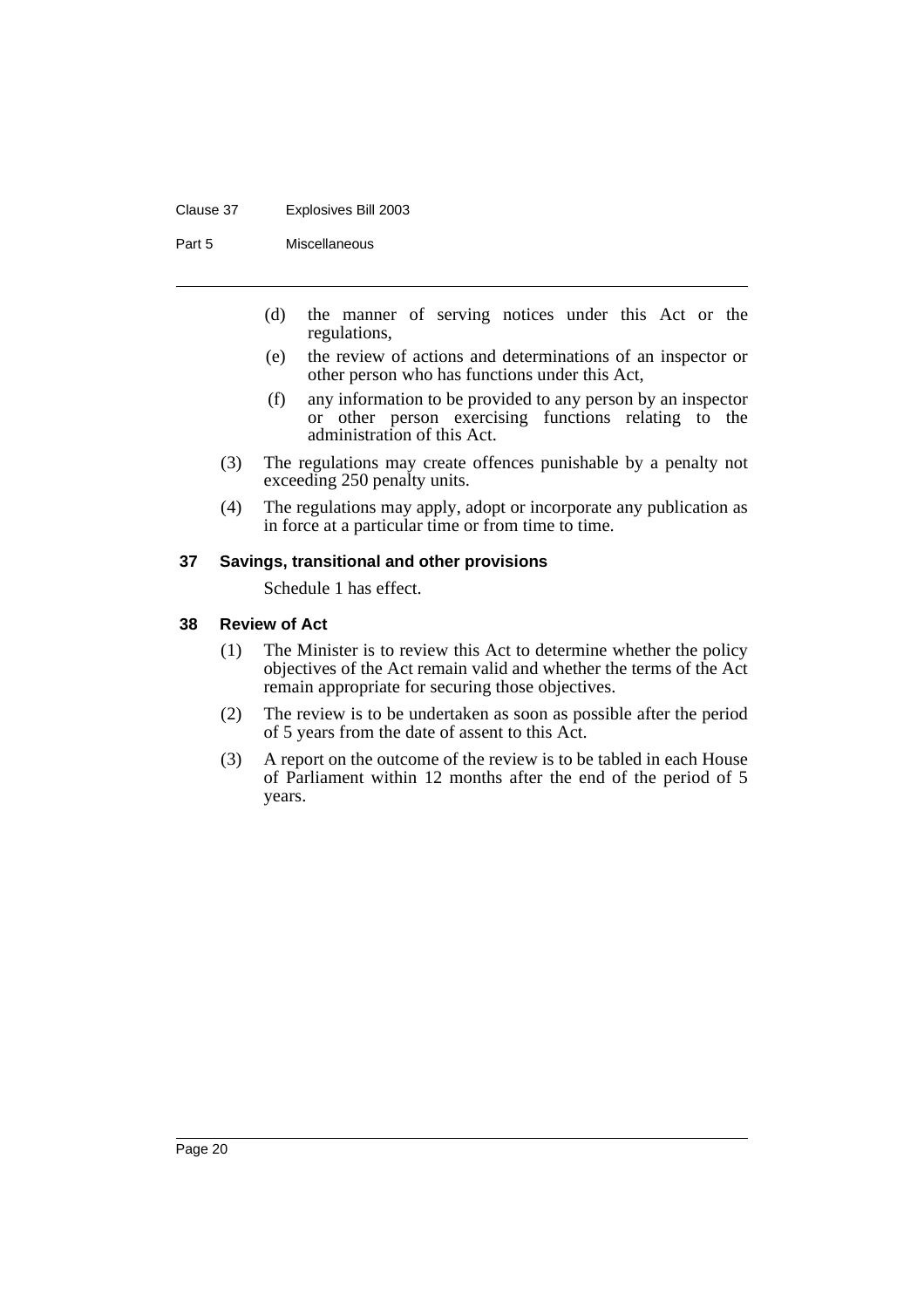Explosives Bill 2003

Savings, transitional and other provisions Schedule 1 and  $\sigma$  Schedule 1

## <span id="page-22-0"></span>**Schedule 1 Savings, transitional and other provisions**

### (Section 37)

### **Part 1 General**

### **1 Regulations**

- (1) The regulations may contain provisions of a savings or transitional nature consequent on the enactment of the following Acts: this Act
- (2) Any such provision may, if the regulations so provide, take effect from the date of assent to the Act concerned or a later date.
- (3) To the extent to which any such provision takes effect from a date that is earlier than the date of its publication in the Gazette, the provision does not operate so as:
	- (a) to affect, in a manner prejudicial to any person (other than the State or an authority of the State), the rights of that person existing before the date of its publication, or
	- (b) to impose liabilities on any person (other than the State or an authority of the State) in respect of anything done or omitted to be done before the date of its publication.

### **Part 2 Provisions consequent on enactment of this Act**

### **2 Definitions**

In this Part:

*existing licence* means a licence:

- (a) that was issued under a provision of the former Act, and
- (b) that was in force immediately before the provision was repealed.

### *existing permit* means a permit:

- (a) that was issued under a provision of the former Act, and
- (b) that was in force immediately before the provision was repealed.

*former Act* means the *Dangerous Goods Act 1975*.